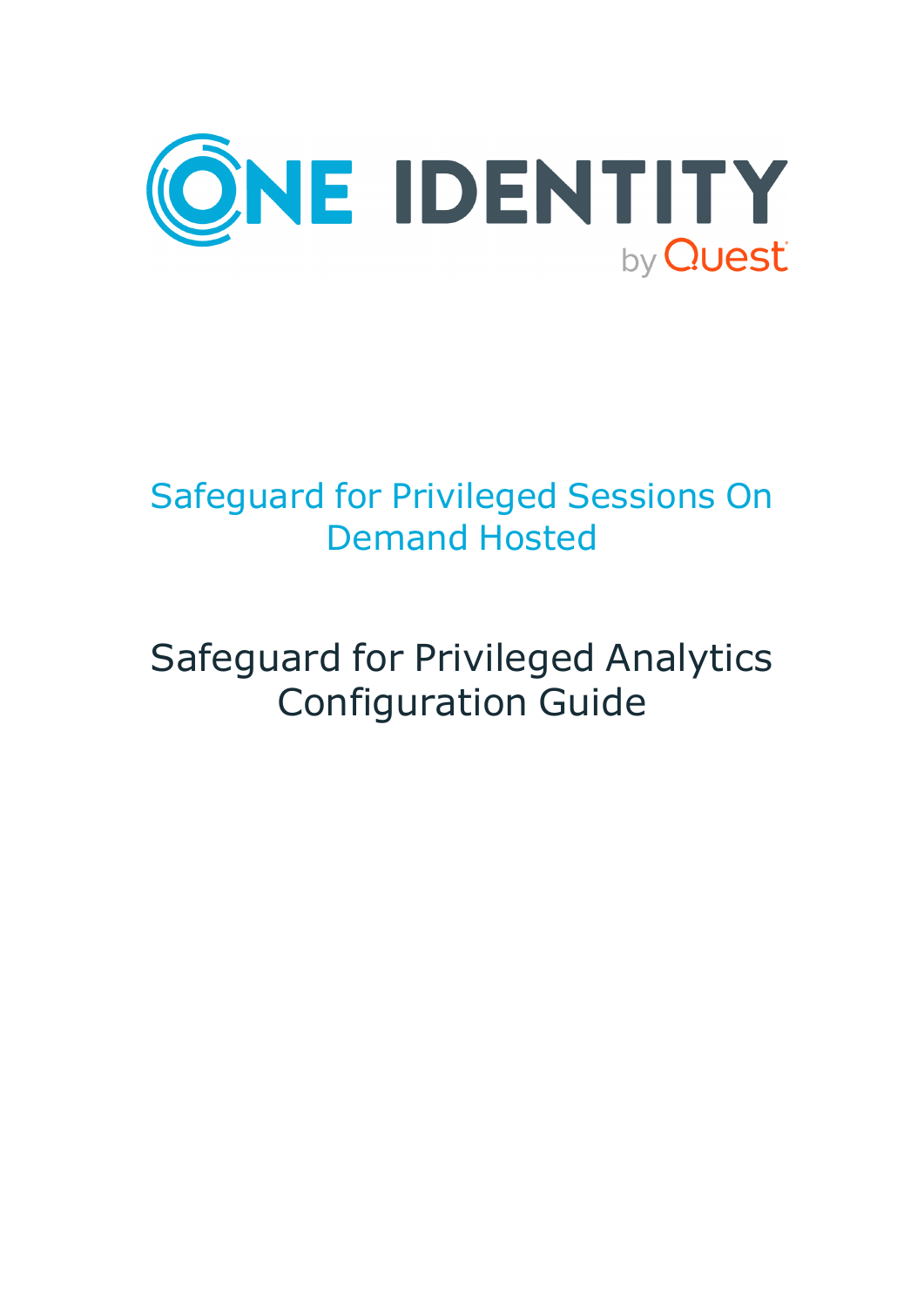#### **Copyright 2022 One Identity LLC.**

#### **ALL RIGHTS RESERVED.**

This guide contains proprietary information protected by copyright. The software described in this guide is furnished under a software license or nondisclosure agreement. This software may be used or copied only in accordance with the terms of the applicable agreement. No part of this guide may be reproduced or transmitted in any form or by any means, electronic or mechanical, including photocopying and recording for any purpose other than the purchaser's personal use without the written permission of One Identity LLC .

The information in this document is provided in connection with One Identity products. No license, express or implied, by estoppel or otherwise, to any intellectual property right is granted by this document or in connection with the sale of One Identity LLC products. EXCEPT AS SET FORTH IN THE TERMS AND CONDITIONS AS SPECIFIED IN THE LICENSE AGREEMENT FOR THIS PRODUCT, ONE IDENTITY ASSUMES NO LIABILITY WHATSOEVER AND DISCLAIMS ANY EXPRESS, IMPLIED OR STATUTORY WARRANTY RELATING TO ITS PRODUCTS INCLUDING, BUT NOT LIMITED TO, THE IMPLIED WARRANTY OF MERCHANTABILITY, FITNESS FOR A PARTICULAR PURPOSE, OR NON-INFRINGEMENT. IN NO EVENT SHALL ONE IDENTITY BE LIABLE FOR ANY DIRECT, INDIRECT, CONSEQUENTIAL, PUNITIVE, SPECIAL OR INCIDENTAL DAMAGES (INCLUDING, WITHOUT LIMITATION, DAMAGES FOR LOSS OF PROFITS, BUSINESS INTERRUPTION OR LOSS OF INFORMATION) ARISING OUT OF THE USE OR INABILITY TO USE THIS DOCUMENT, EVEN IF ONE IDENTITY HAS BEEN ADVISED OF THE POSSIBILITY OF SUCH DAMAGES. One Identity makes no representations or warranties with respect to the accuracy or completeness of the contents of this document and reserves the right to make changes to specifications and product descriptions at any time without notice. One Identity does not make any commitment to update the information contained in this document.

If you have any questions regarding your potential use of this material, contact:

One Identity LLC. Attn: LEGAL Dept 4 Polaris Way Aliso Viejo, CA 92656

Refer to our Web site [\(http://www.OneIdentity.com](http://www.oneidentity.com/)) for regional and international office information.

#### **Patents**

One Identity is proud of our advanced technology. Patents and pending patents may apply to this product. For the most current information about applicable patents for this product, please visit our website at [http://www.OneIdentity.com/legal/patents.aspx.](http://www.oneidentity.com/legal/patents.aspx)

#### **Trademarks**

One Identity and the One Identity logo are trademarks and registered trademarks of One Identity LLC. in the U.S.A. and other countries. For a complete list of One Identity trademarks, please visit our website at [www.OneIdentity.com/legal](http://www.oneidentity.com/legal). All other trademarks are the property of their respective owners.

#### **Legend**

**WARNING: A WARNING icon highlights a potential risk of bodily injury or property** œ **damage, for which industry-standard safety precautions are advised. This icon is often associated with electrical hazards related to hardware.**

**CAUTION: A CAUTION icon indicates potential damage to hardware or loss of data if instructions are not followed.**

SPSOD Safeguard for Privileged Analytics Configuration Guide Updated - 20 April 2022, 07:36 Version - Hosted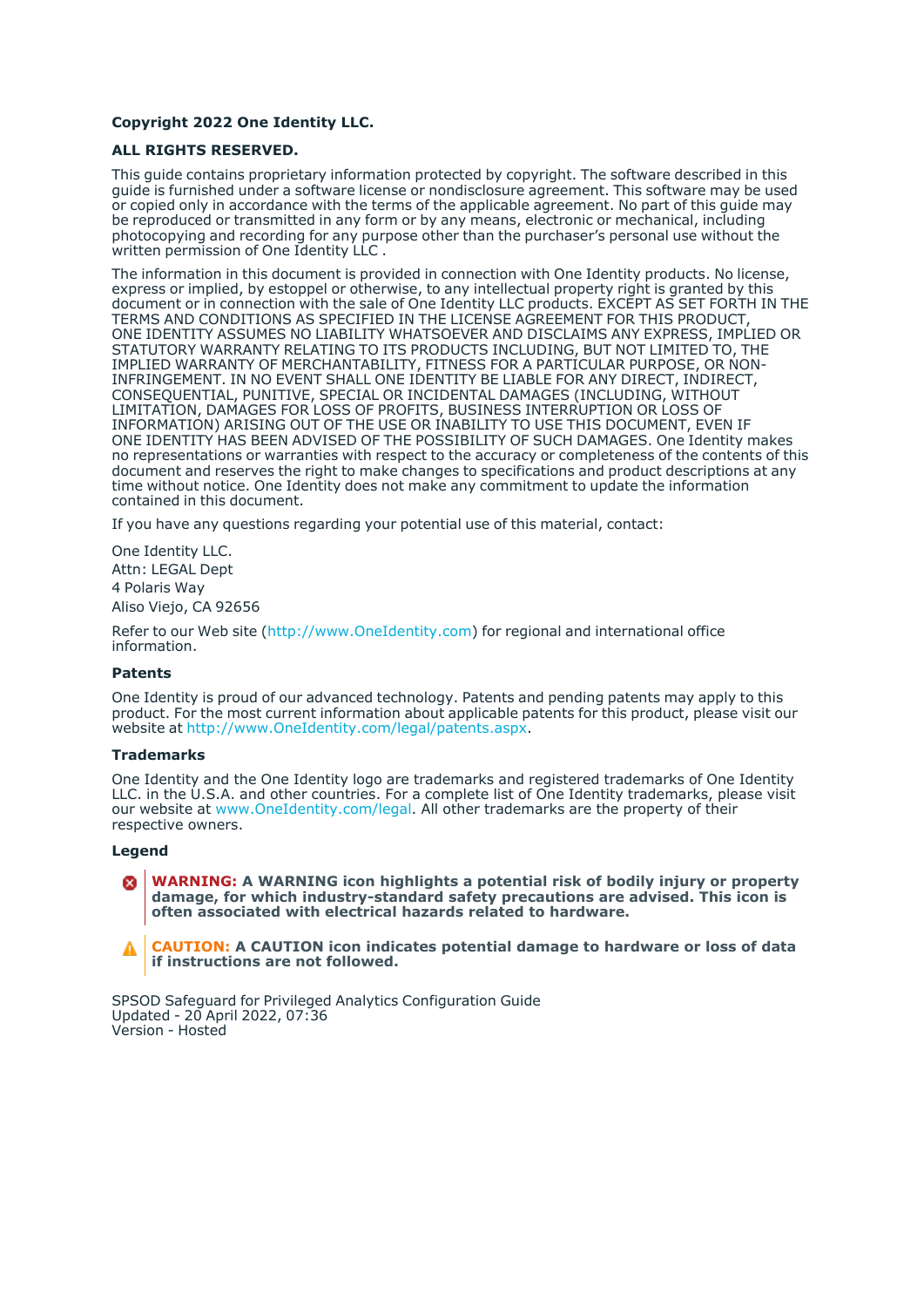### **Contents**

| Algorithm evaluation manufactured and all proportional control of the state of the state of the state of the s |    |
|----------------------------------------------------------------------------------------------------------------|----|
| Enable One Identity Safeguard for Privileged Analytics 10                                                      |    |
|                                                                                                                |    |
| Analyze data using One Identity Safeguard for Privileged Analytics 13                                          |    |
|                                                                                                                |    |
|                                                                                                                |    |
|                                                                                                                | 24 |
|                                                                                                                |    |

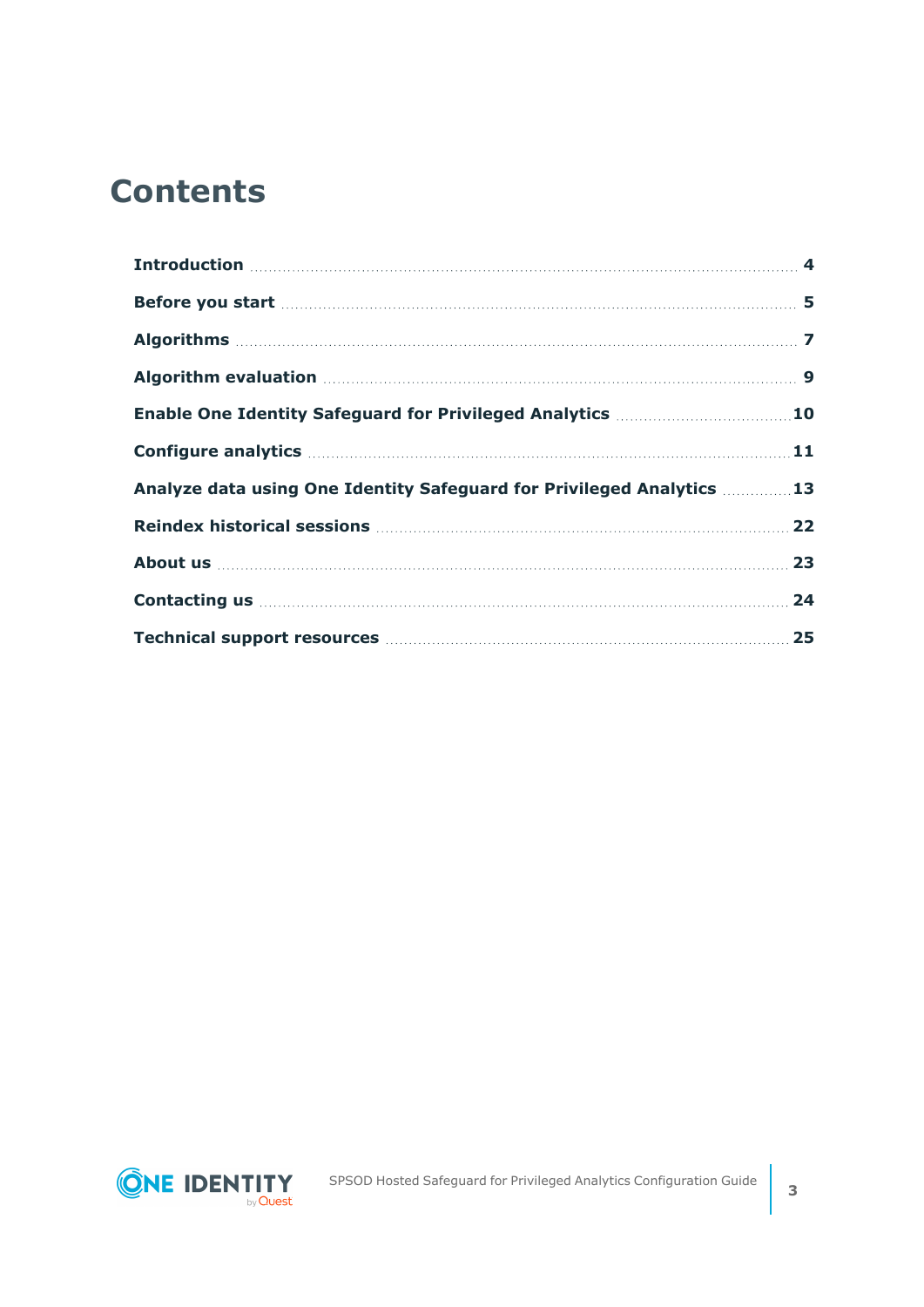## **Introduction**

<span id="page-3-0"></span>This guide walks you through the steps required to configure One Identity Safeguard for Privileged Sessions (SPS) so that you can start analyzing session data and user behavior using One Identity Safeguard for Privileged Analytics (SPA).

SPS and SPA are part of the One Identity Safeguard solution, which in turn is part of One Identity's Privileged Access Management portfolio.

One Identity Safeguard for Privileged Sessions (SPS) integrates data from SPS to use as the basis of user behavior analysis. SPA uses machine learning algorithms to scrutinize behavioral characteristics (using data from SPS), and generates user behavior profiles for each individual privileged user. SPA compares actual user activity to user profiles in real time, with profiles being continually adjusted using machine learning. When SPA detects unusual activity, this is indicated on the user interface of SPS in the form of high scores and visualized insight.

NOTE: The primary audience of this guide is One Identity Pre-Sales and Support Engineers, as well as Engineers representing One Identity's Partners.

If you wish to configure SPS to interwork with SPA as an end user, contact our [Support](https://support.oneidentity.com/one-identity-safeguard-for-privileged-sessions) [Team](https://support.oneidentity.com/one-identity-safeguard-for-privileged-sessions) or Professional Services for assistance.

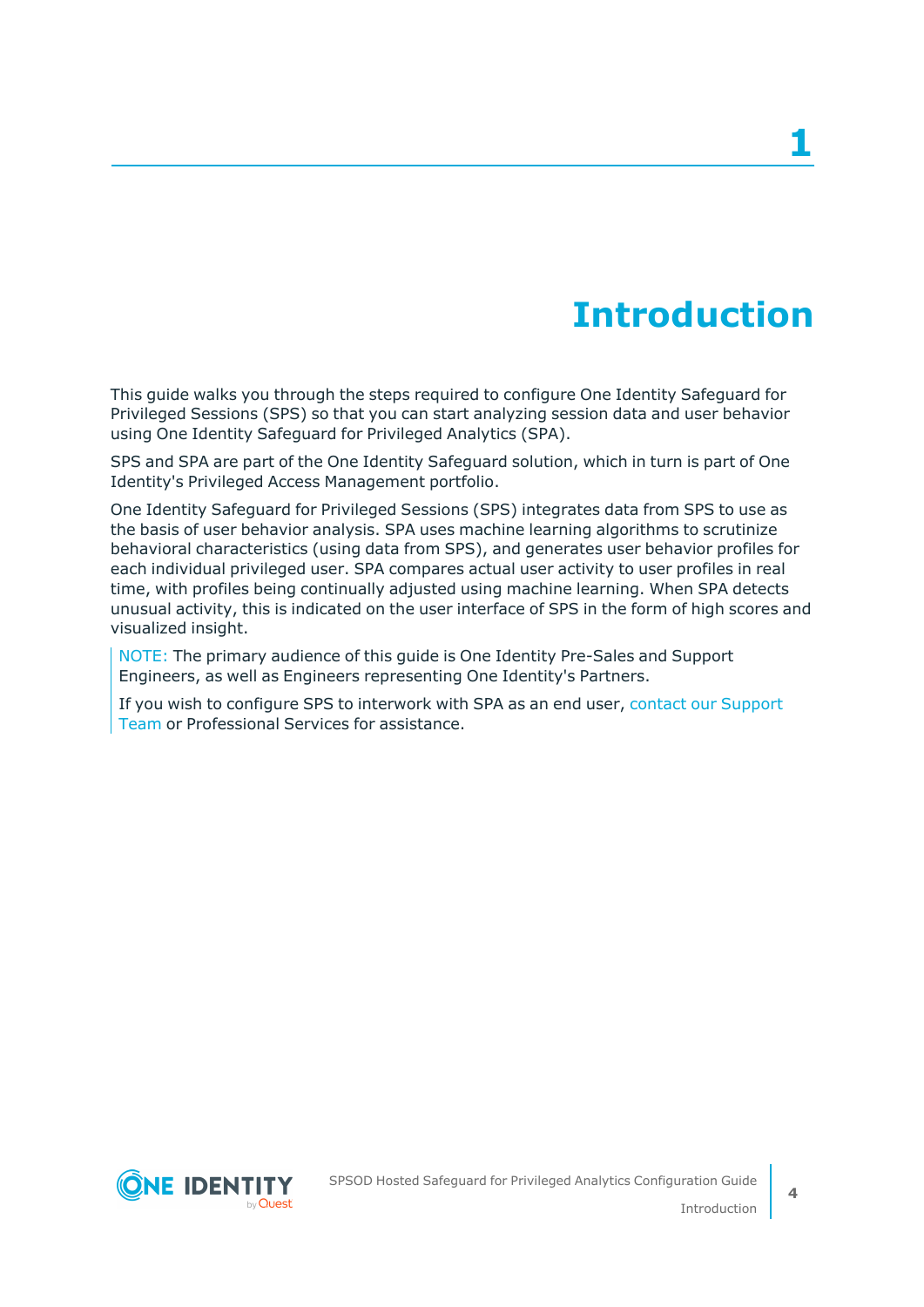## **Before you start**

### <span id="page-4-0"></span>**Prerequisites**

One Identity Safeguard for Privileged Sessions has the following requirements when using it with One Identity Safeguard for Privileged Analytics:

| <b>Type</b>             | <b>Requirement</b>                                                                                                                              |
|-------------------------|-------------------------------------------------------------------------------------------------------------------------------------------------|
| <b>SPS</b> version      | Any supported version from version 5 F4 onward, ideally the latest<br>one.                                                                      |
| License                 | A license that has One Identity Safeguard for Privileged Analytics<br>(SPA) enabled.                                                            |
|                         | To find out if your license supports SPA, obtain a support bundle, and<br>check license information in the configuration XML.                   |
|                         | For details on how to obtain a support bundle, see "Collecting logs and<br>system information for error reporting" in the Administration Guide. |
|                         | Alternatively, if you are unsure whether you have licensing enabled, it<br>is safe to assume that you do not.                                   |
|                         | NOTE: If you are using SPS 5 F5 or later, you are able to run SPA<br>without a license option for 2 months.                                     |
| Access rights           | A user account with admin access rights.                                                                                                        |
| Session data            | Session data that:                                                                                                                              |
| from network<br>traffic | • contains real, unique usernames linked to users other than<br>root/administrator or a shared account                                          |
|                         | • has commands extracted                                                                                                                        |
|                         | • has keystrokes extracted                                                                                                                      |
|                         | • has window titles extracted                                                                                                                   |
|                         | For more details, see Prerequisites in Analyze data using One Identity<br>Safeguard for Privileged Analytics on page 13.                        |

**Table 1: One Identity Safeguard for Privileged Sessions prerequisites**

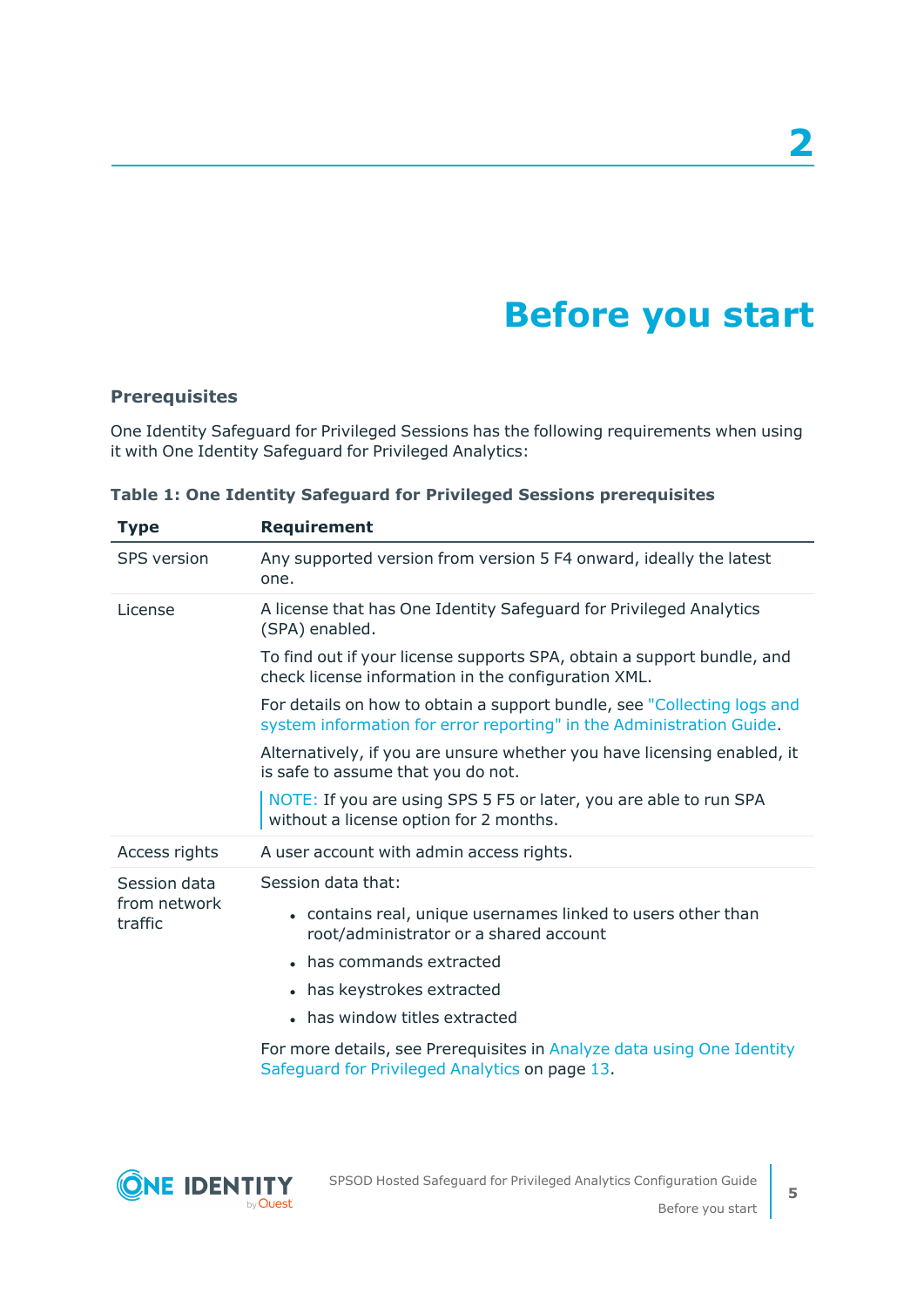NOTE: If you are upgrading to SPS version 5 F4 or later from an earlier version, wait for the session database upgrade to finish.

To track progress, check the system monitor. It displays a message telling you that the session database upgrade is in progress, and it also shows the percentage of completion.

You can also go to **Search**, where all data that has been through the upgrade process is available.

In the case of large databases, the upgrade can take hours or even days, but the system should remain completely usable during the process. The upgrade starts with the most recent sessions and goes backward in time.

### **Limitations**

SPS used in combination with SPA currently has the following limitations:

- SPA requires at least 12GB RAM to operate. If you are interested in upgrading your appliance, contact our [Support](https://support.oneidentity.com/one-identity-safeguard-for-privileged-sessions) Team.
- SPA requires a lot of computation, which can put pressure on SPS:
	- The keystroke algorithm is much more resource-hungry than the other algorithms, therefore our recommendation is to start analyzing data using the algorithms that require less resources.
	- Before you start using SPA, make sure that at least half the capacity of SPS is available.
- SPA only analyzes audit trails and SPS metadata, it does not analyze log data.

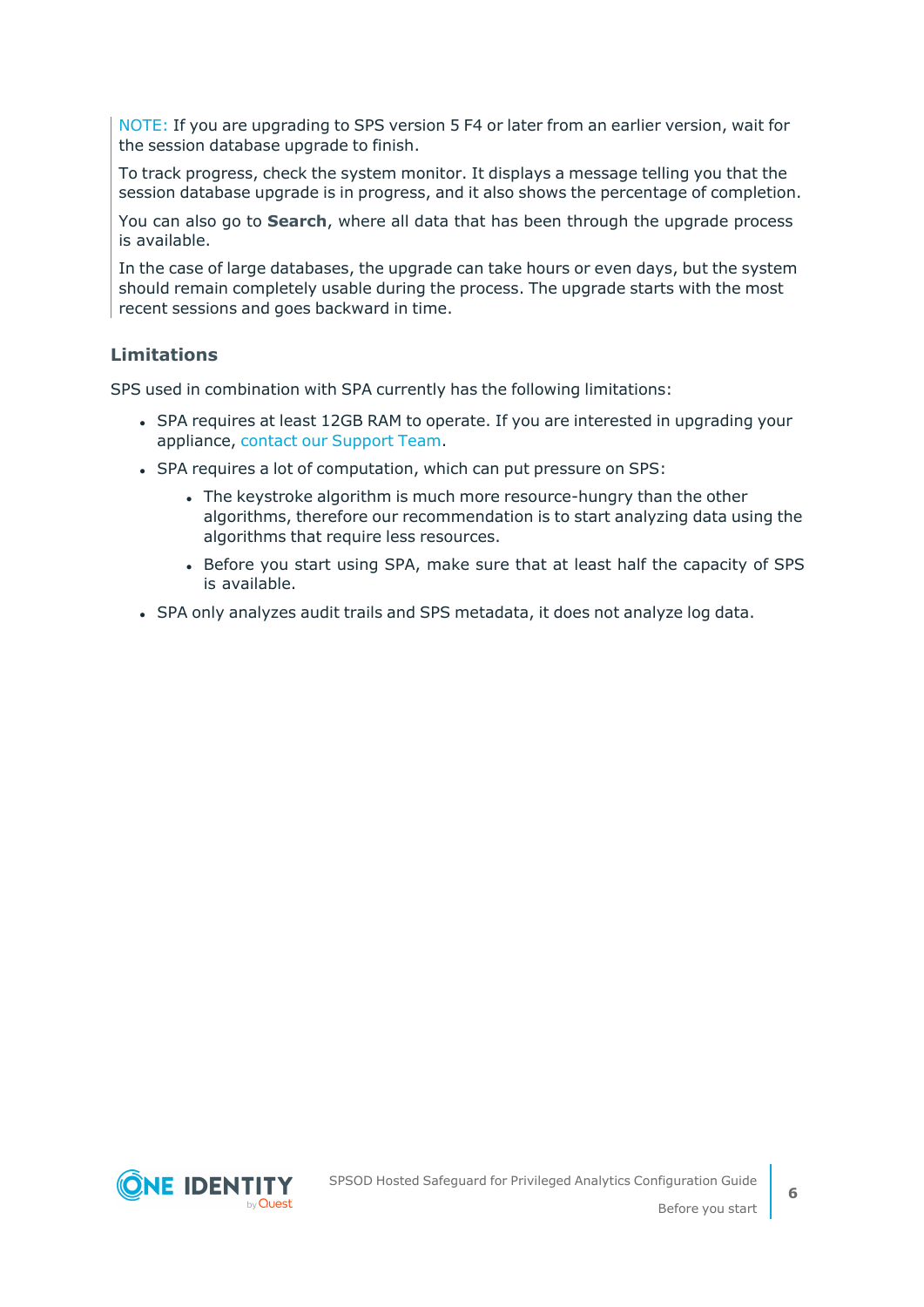# **Algorithms**

**3**

<span id="page-6-0"></span>One Identity Safeguard for Privileged Analytics analyzes user behavior with the help of algorithms, also called analytics.

The algorithms of One Identity Safeguard for Privileged Analytics are mathematical methods that can be used to analyze session data from multiple angles. Algorithms have to be trained using a history of session data. Based on this training, an algorithm can build a baseline of a particular user's behavior and score new sessions. Scores will indicate whether a particular user's behavior is normal or unusual, compared to the baseline. Algorithms also provide visualization to display insight about user behavior.

Currently, the following algorithms are supported:

- <sup>l</sup> The *keystroke algorithm* is able to tell whether a user is really who they say they are based on their typing dynamics. SPA compiles a typing profile for each user based on how many seconds it typically takes for the user to press combinations of keys on their keyboard. The keystroke algorithm analyzes keyboard data coming from RDP or SSH sessions and compares it with the user's profile.
- SPA compiles a commands profile for the user based on the commands that they usually execute. The *command algorithm* determines the probability of the occurrence of certain commands within a session.
- <sup>l</sup> The *login time algorithm* builds a profile based on the exact time in a day when a user logs in. Based on the user's profile, it can tell how unusual the time of login is, given the daily distribution of the user's login events in the past.
- <sup>l</sup> The *host login algorithm* analyzes how similar two hosts are based on the users that log in to those hosts. When a user logs in to a host that they never or only very rarely log in to, that will not be considered an anomaly if that host is similar to other hosts that the user frequently uses.
- <sup>l</sup> The *frequent item set (fis) algorithm* is similar to a "customers who bought these items also bought" type of algorithm used on e-commerce websites. It examines multiple attributes of sessions and attempts to find values that frequently appear together, forming a set. Using this information, the fis algorithm is able to discover patterns in user behavior, such as "this person only uses RDP in the middle of the night from this IP address".
- <sup>l</sup> The *window title algorithm* analyzes window titles to uncover unusual user behavior, that is, it identifies users based on what window titles they usually have on their

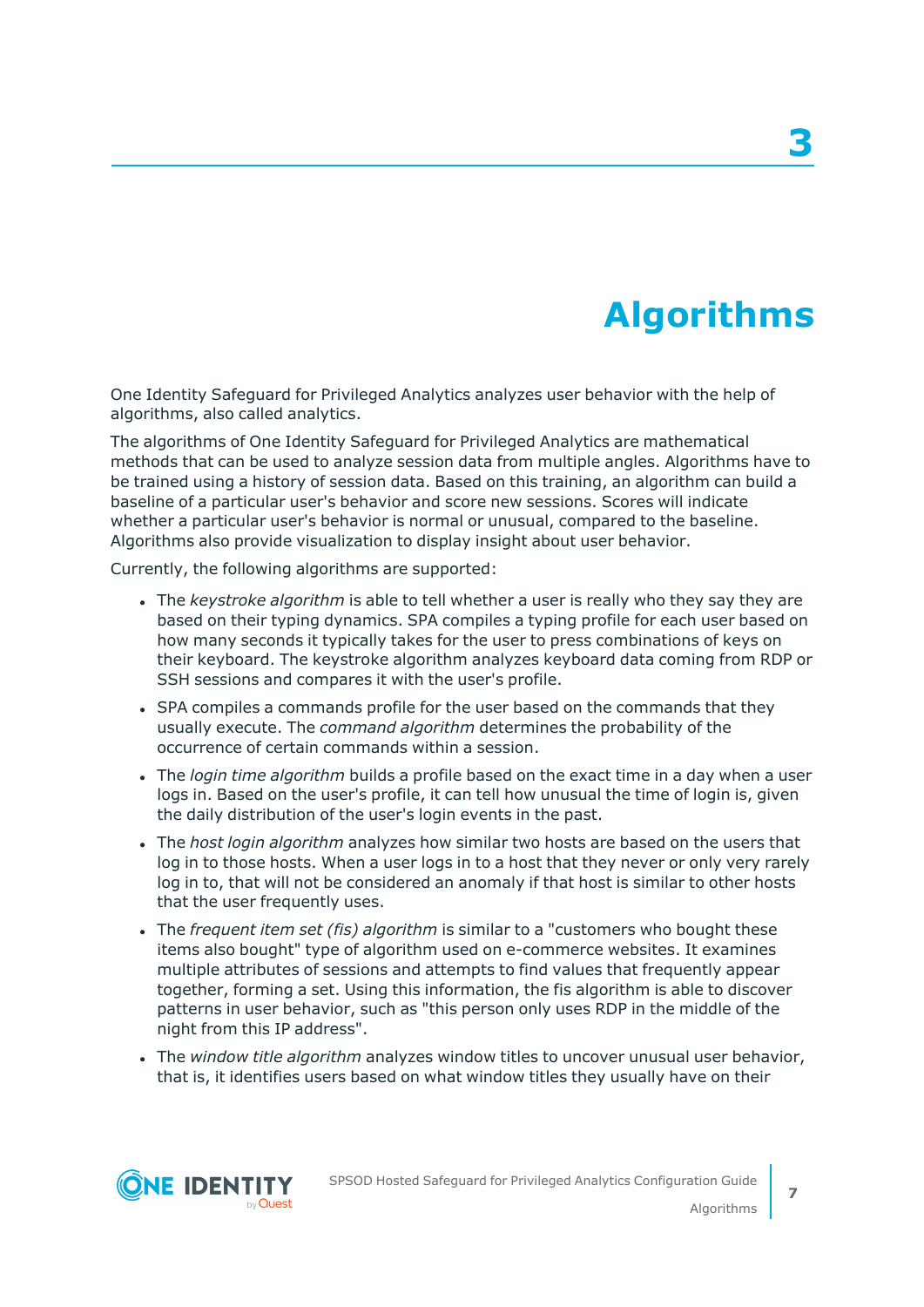screen. It is currently an experimental algorithm and is disabled by default.

**A** CAUTION:

**This is an EXPERIMENTAL feature. It is documented, but the performance impact on production systems has not been determined yet. Therefore this feature is not yet covered by support. However, you are welcome to try it (preferably in non-production systems) and if you have any feedback, send it to [feedback-sps@oneidentity.com](mailto:feedback-sps@oneidentity.com).**

- <sup>l</sup> The *mouse-movement-based user authentication algorithm* is able to tell whether a user is who they say they are based on their mouse movements.
	- **A** CAUTION:

**This is an EXPERIMENTAL feature. It is documented, but the performance impact on production systems has not been determined yet. Therefore this feature is not yet covered by support. However, you are welcome to try it (preferably in non-production systems) and if you have any feedback, send it to [feedback-sps@oneidentity.com](mailto:feedback-sps@oneidentity.com).**

- <sup>l</sup> The *scripted session detection* determines whether activities in a session point towards being a scripted session. The following internal algorithms in the background assist in determining whether a session is scripted:
	- <sup>l</sup> The *clockmaster algorithm* is able to detect unnaturally precise sessions that start repeatedly at certain peak minutes of an hour (for example, at 8:30, 10:30, 11:30, and so on). The algorithm flags such sessions as scripted sessions. The reason behind this is that the minutes in the timestamps of humans' activities in a longer time period supposedly have random uniform distribution or are very close to it.
	- <sup>l</sup> The *gapminder algorithm* is able to detect scripted sessions based on the time gaps between the sessions that belong to a given account. When the time gaps between sessions have typical, repeating values, then that suggests unnatural periodic behavior. The gapminder algorithm does not build baselines. Instead, it continuously checks for time gaps of equal length between sessions. If there are four consecutive sessions with equal time gaps between them and they are followed by a fifth session with the same time gap, then the algorithm flags the fifth session as a scripted session.

Regarding the size of time gaps and how big a gap qualifies as a time gap worth monitoring, the algorithm considers the time elapsed between two sessions to be a time gap if the length of the gap is equal to or greater than 10 minutes and equal to or less than two days.

The range of algorithms available is planned to be extended in future releases.

SPA automatically runs an algorithm evaluator tool each day to evaluate how well these algorithms for analytics are working on the current dataset residing on the SPS deployment. For more information on this tool, see Algorithm [evaluation.](#page-8-0) If you want more information on how to interpret the evaluation results on your SPS deployment, [contact](https://support.oneidentity.com/one-identity-safeguard-for-privileged-sessions) our [Support](https://support.oneidentity.com/one-identity-safeguard-for-privileged-sessions) Team.

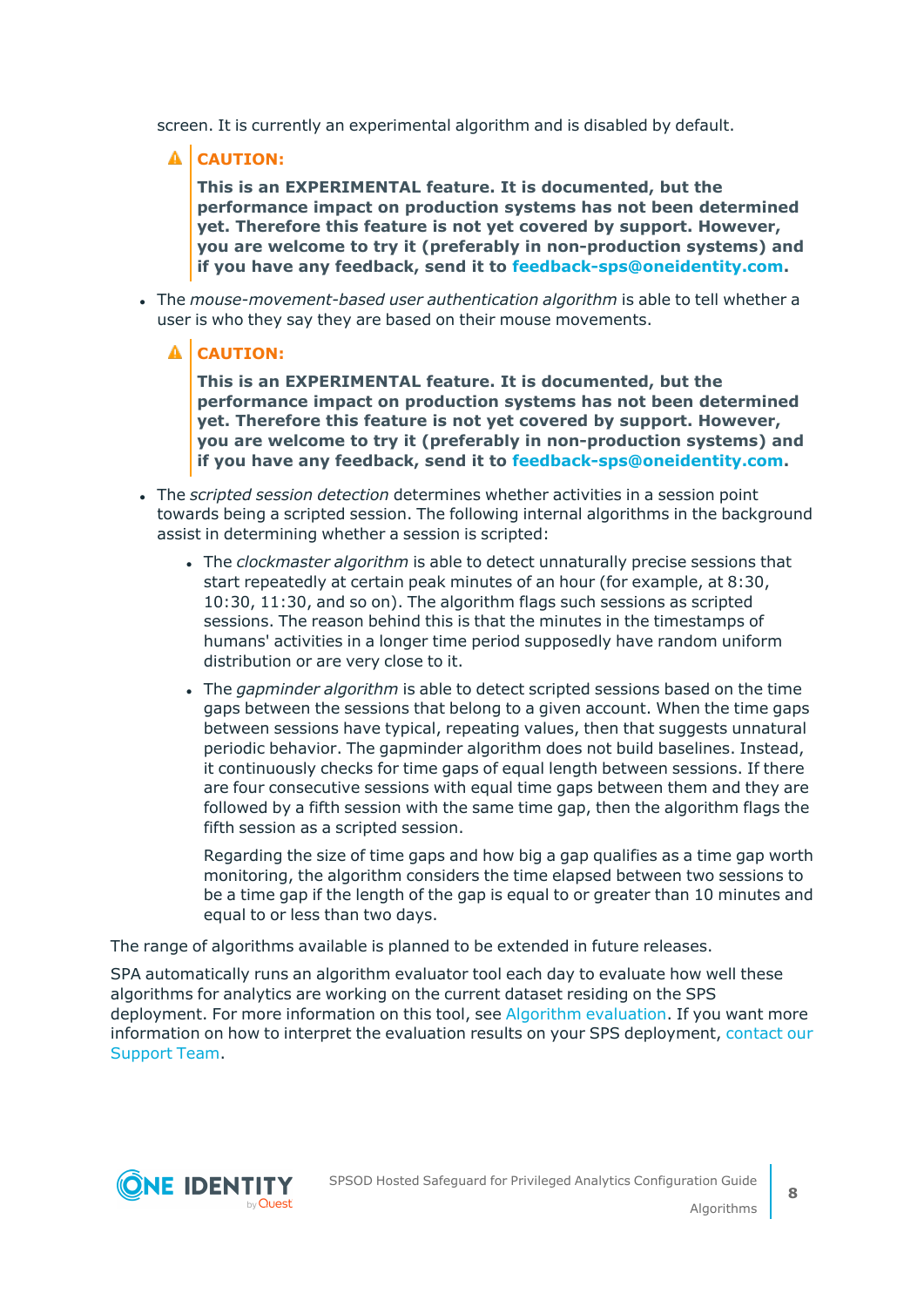# **Algorithm evaluation**

<span id="page-8-0"></span>The algorithm evaluator tool is a support tool used to evaluate how well the machine learning algorithms for SPS analytics are working on the current dataset residing in the SPS deployment. The tool is run every day automatically by analytics-daily.service, but you can also run it manually by issuing the following commands on the console, when instructed to do so by One Identity Support:

- 1. make-cross-scores: This command performs a scoring calculation that serves as a basis for the algorithm evaluation procedure.
- 2. evaluate-cross-scores: This command evaluates the metrics of the scoring performed with the make-cross-scores command, and generates the report of the evaluation, available at the following location:

/opt/pam-pipeline/var/algoeval-report/

The report directory contains the evaluation results in a report.txt file, and in several plot image files in a \*.png format. Send these report files to One Identity Support when instructed.

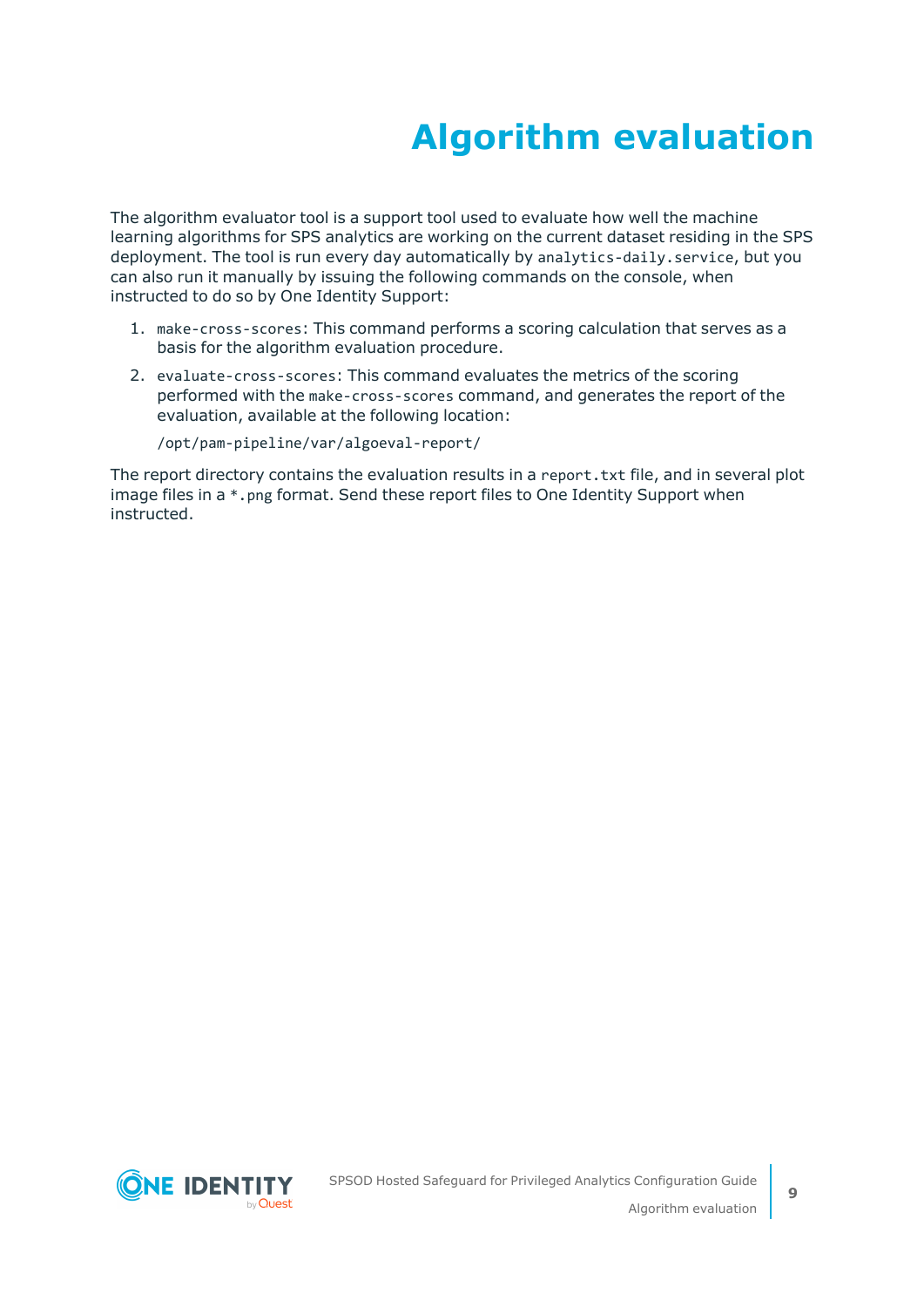# <span id="page-9-0"></span>**Enable One Identity Safeguard for Privileged Analytics**

### **Prerequisites:**

A license that has One Identity Safeguard for Privileged Analytics (SPA) enabled. The following describes how to enable SPA.

### *To enable SPA*

1. Go to **Basic Settings > Local Services > Privileged Account Analytics**.

**Figure 1: Basic Settings > Local Services > Privileged Account Analytics**

| <b>Privileged Account Analytics</b> |                                                              |  |
|-------------------------------------|--------------------------------------------------------------|--|
|                                     | Enabling this feature is not recommended under 12 GB of RAM. |  |
| Enable:                             |                                                              |  |

2. Select the **Enable** checkbox.





**4**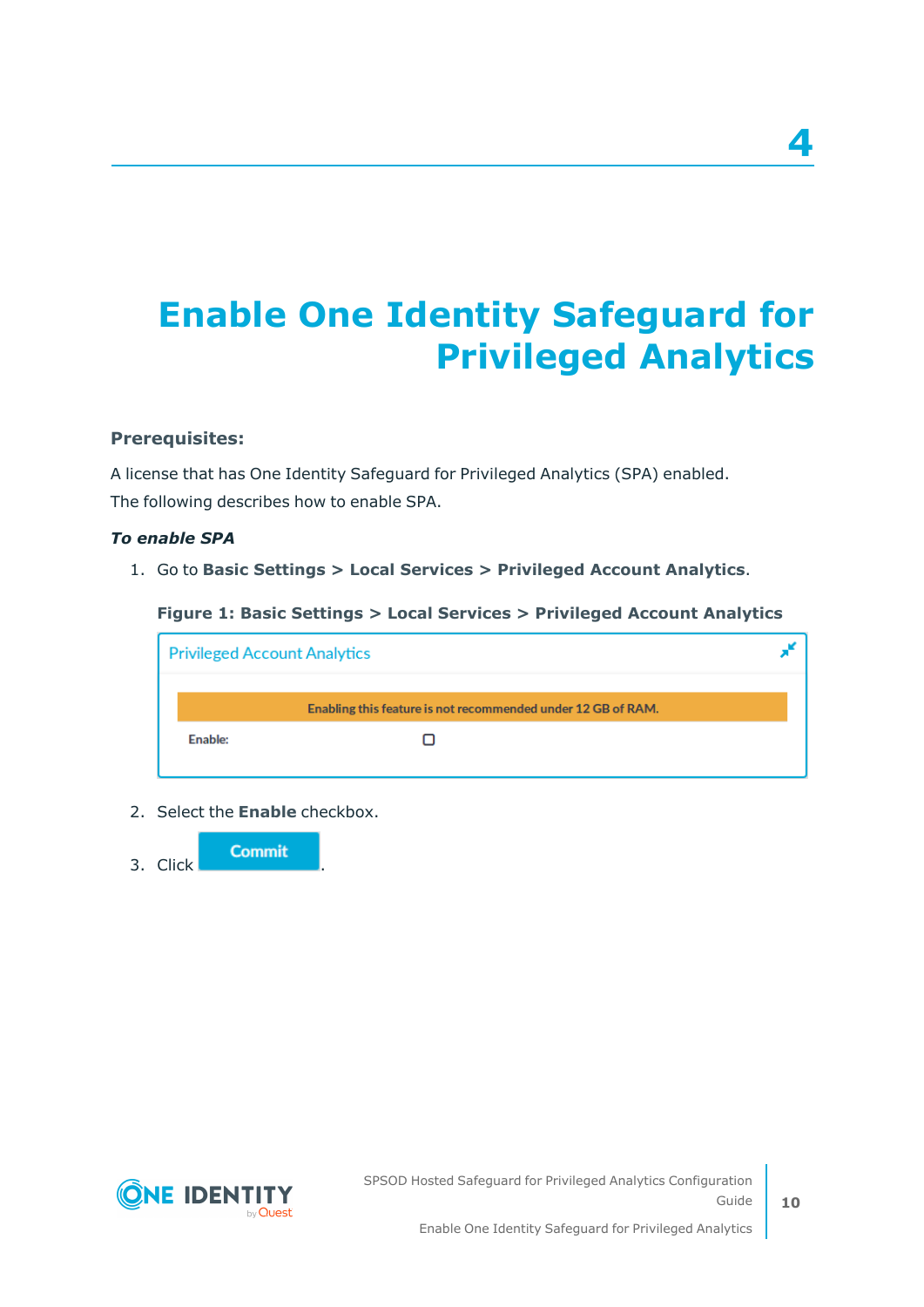**Configure analytics**

**5**

<span id="page-10-0"></span>Select the analytics (also called algorithms) that you wish to use to analyze session data and enable them in SPS.

Session data is scored by any combination of algorithms that you enable. The scores given by algorithms are aggregated to create a single score.

During the aggregation process, the lowest and highest scores are removed. This is required in order to lower the number of false positives and false negatives. A typical attack is indicated by signs of unusual user behavior, unusual from multiple points of view. However, some things are usually perfectly normal about even the strangest sessions. This is why removing scores at the two extremes helps minimize the number of false positives and false negatives.

The following describes how to configure algorithms in SPS.

### *To configure algorithms in SPS*

- 1. In SPS, go to **Policies > Analytics Policies**.
- 2. Enter a name for your analytics policy.
- 3. For each algorithm, select one of the following values:
	- **.** Disable: Select this value if you do not want to use a particular algorithm.
	- **.** Use: Select this value if you want to use a particular algorithm.
	- <sup>l</sup> **Trust**: Select this value if you want to use a particular algorithm, and wish to include in the final aggregated score all the scores given by this algorithm.

Remember that during score aggregation, the lowest and highest scores are removed. You can choose to override this principle by selecting **Trust** for those algorithms that you wish to have a bigger weight in the final, aggregated, single score.

4. The **Scripted session detection** option is enabled by default. Decide whether or not you want to enable the detection of scripted sessions.

Scripted session detection is currently done by the clockmaster and gapminder algorithms.

**Commit** 5. Click .

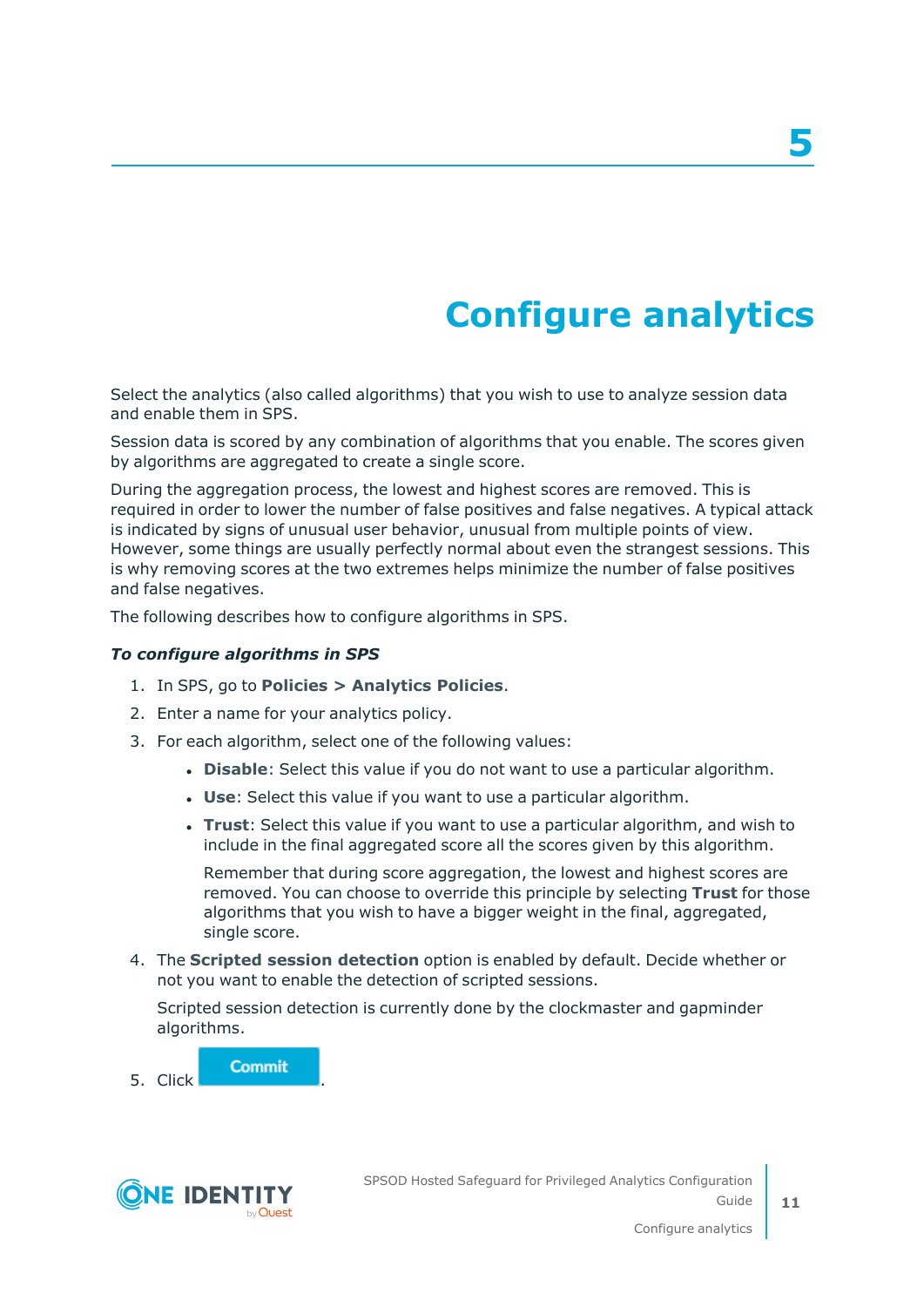| my_analytics_policy                              |              |              |  |
|--------------------------------------------------|--------------|--------------|--|
| Keystroke analytics:                             | Trust        | v            |  |
| <b>Command analytics:</b>                        | <b>Trust</b> | v            |  |
| Login time analytics:                            | Use          | v            |  |
| <b>Host login analytics:</b>                     | Use          | v            |  |
| <b>FIS analytics:</b>                            | Use          | v            |  |
| <b>Window title analytics</b><br>(EXPERIMENTAL): | Use          | $\mathbf{v}$ |  |

### **Figure 2: Policies > Analytics Policies — Recording an analytics policy**

6. Go to **<Protocol name> Control > Connections**, and in the **Analytics policy** field, select the policy that you want to use for your connections.

**Figure 3: <Protocol name> Control > Connections > Analytics policy — Adding an analytics policy to a connection policy**

| <b>Channel policy:</b>         | terminal-only        |
|--------------------------------|----------------------|
| <b>Audit policy:</b>           | default              |
| <b>LDAP</b> server:            |                      |
| <b>Usermapping policy:</b>     |                      |
| <b>Backup policy:</b>          |                      |
| <b>Archive/Cleanup policy:</b> |                      |
| <b>Analytics policy:</b>       | my_analytics_polic ~ |
| <b>Credential Store:</b>       |                      |
| AA plugin:                     |                      |

7. Click .

**Commit** 

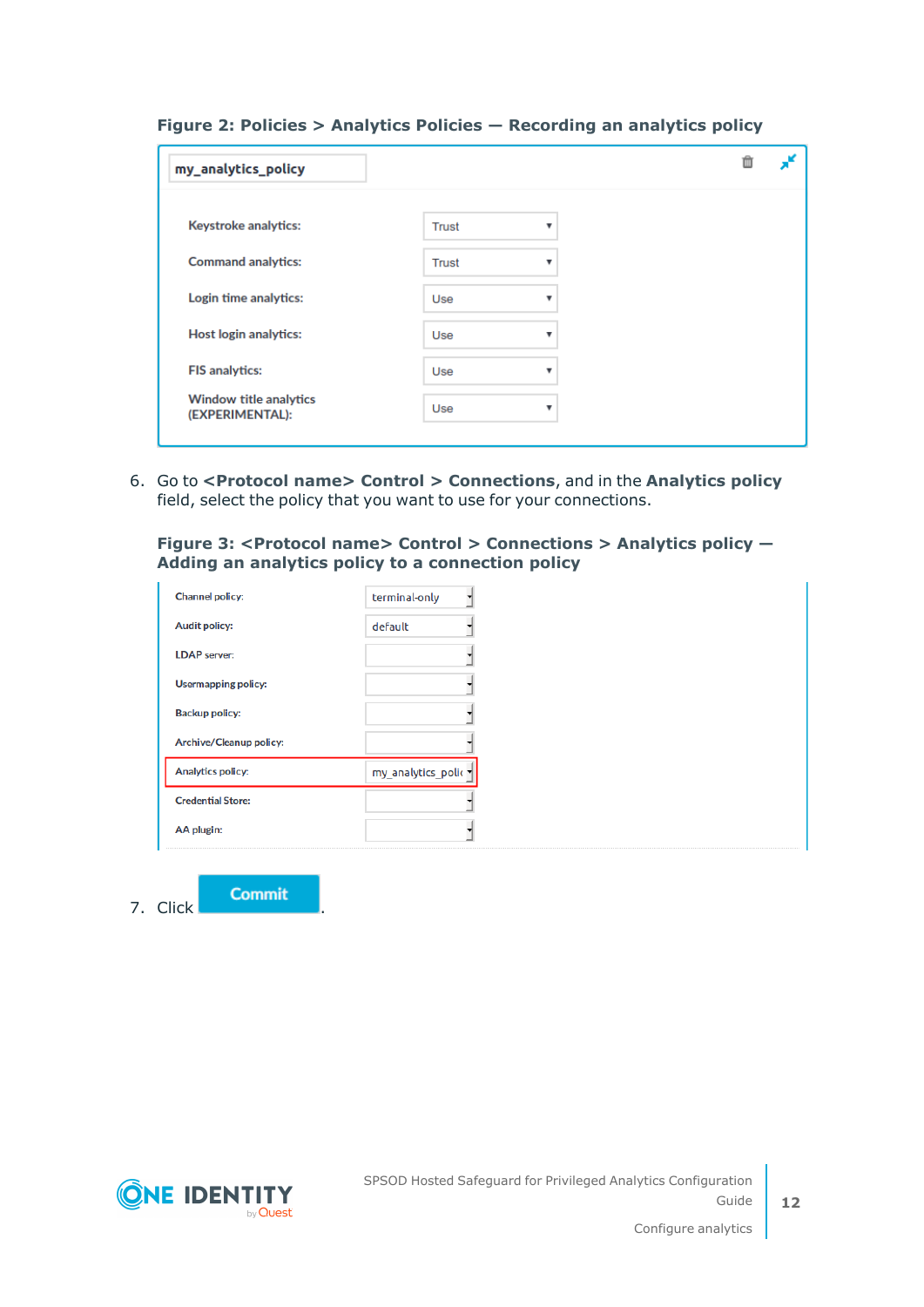# <span id="page-12-0"></span>**Analyze data using One Identity Safeguard for Privileged Analytics**

### **Prerequisites**

Make sure that you have session data from network traffic that:

<sup>l</sup> contains real, unique usernames linked to users other than root/administrator or a shared account

To check this, navigate to **Search**, and check whether the **Username** column contains data. This is important, because session data will be linked to users.

If you do not have unique usernames in your session data, review your authentication settings and consult with the One Identity Professional Services team to learn about your options to tie accounts to users.

• has commands extracted (using lightweight or full indexing, or in real-time through content policies)

For instructions on how to configure indexing and include commands in the scope of indexing, see "Indexing audit trails" in the [Administration](https://support.oneidentity.com/technical-documents/safeguard-for-privileged-sessions/6.13.1/administration-guide/) Guide.

For details on how to configure real-time command extraction using a content policy, see "Creating a new content policy" in the [Administration](https://support.oneidentity.com/technical-documents/safeguard-for-privileged-sessions/6.13.1/administration-guide/general-connection-settings/real-time-content-monitoring-with-content-policies/creating-a-new-content-policy/) Guide.

• has keystrokes extracted (using lightweight or full indexing, or in real-time through content policies)

The minimum required amount of data for reliable insight is 5 sessions with approximately 200 keystrokes each.

For instructions on how to configure indexing and include typing biometrics in the scope of indexing, see "Indexing audit trails" in the [Administration](https://support.oneidentity.com/technical-documents/safeguard-for-privileged-sessions/6.13.1/administration-guide/) Guide.

For details on how to configure real-time extraction of keystroke-related data using a content policy, see "Creating a new content policy" in the [Administration](https://support.oneidentity.com/technical-documents/safeguard-for-privileged-sessions/6.13.1/administration-guide/general-connection-settings/real-time-content-monitoring-with-content-policies/creating-a-new-content-policy/) Guide.

• has pointing device (mouse) biometrics extracted (using lightweight or full indexing, or in real-time through content policies)

For instructions on how to configure indexing and include pointing device biometrics in the scope of indexing, see "Indexing audit trails" in the [Administration](https://support.oneidentity.com/technical-documents/safeguard-for-privileged-sessions/6.13.1/administration-guide/) Guide.



**13**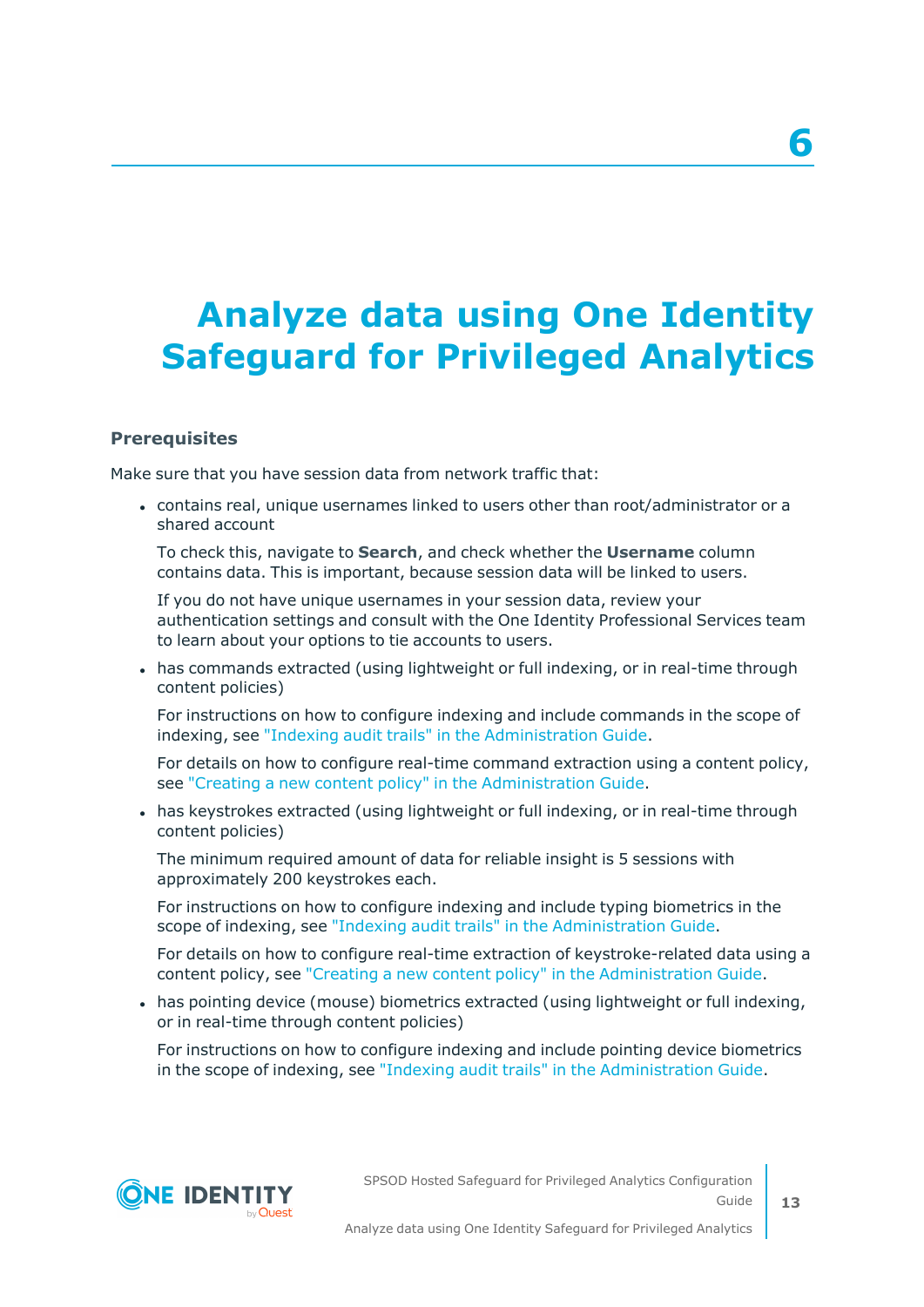For details on how to configure real-time extraction of pointing device-related data using a content policy, see ["Creating](https://support.oneidentity.com/technical-documents/safeguard-for-privileged-sessions/6.13.1/administration-guide/general-connection-settings/real-time-content-monitoring-with-content-policies/creating-a-new-content-policy/) a new content policy" in the [Administration](https://support.oneidentity.com/technical-documents/safeguard-for-privileged-sessions/6.13.1/administration-guide/general-connection-settings/real-time-content-monitoring-with-content-policies/creating-a-new-content-policy/) Guide.

• has window titles extracted (using lightweight or full indexing, or in real-time through content policies)

For instructions on how to configure indexing and include window titles in the scope of indexing, see "Indexing audit trails" in the [Administration](https://support.oneidentity.com/technical-documents/safeguard-for-privileged-sessions/6.13.1/administration-guide/) Guide.

For details on how to configure real-time window title extraction using a content policy, see "Creating a new content policy" in the [Administration](https://support.oneidentity.com/technical-documents/safeguard-for-privileged-sessions/6.13.1/administration-guide/general-connection-settings/real-time-content-monitoring-with-content-policies/creating-a-new-content-policy/) Guide.

The following describes how to start using SPA.

#### *To start using SPA*

### 1. **Build the first baseline.**

You can do this in either of the following ways:

- . Wait for the daily periodic building to kick in (run by cron).
- Log in through SSH into the core-shell, and then issue /opt/pampipeline/bin/build-baselines.

For the first run, running it with -ld (log to console and debug) is a good idea, it will not affect performance.

It might take a while for baseline building to complete if there is a lot of data, so it makes sense to run it in screen from a fixed node.

Baseline building is a periodical asynchronous process, meaning that incoming sessions do not immediately change the baseline.

### 2. **Check whether the baselines have been built.**

a. Connect to PostgreSQL, the database that permanently stores the outcome of any analyses performed by SPA for later display on the Search interface:

psql -U paa paa

- b. Issue SQL queries to get a list of users for whom a baseline has been built:
	- For the keystroke algorithm, use:

select distinct user id from keystroke;

• For the mouse algorithm, use:

select distinct user\_id from mouse;

• For the command algorithm, use:

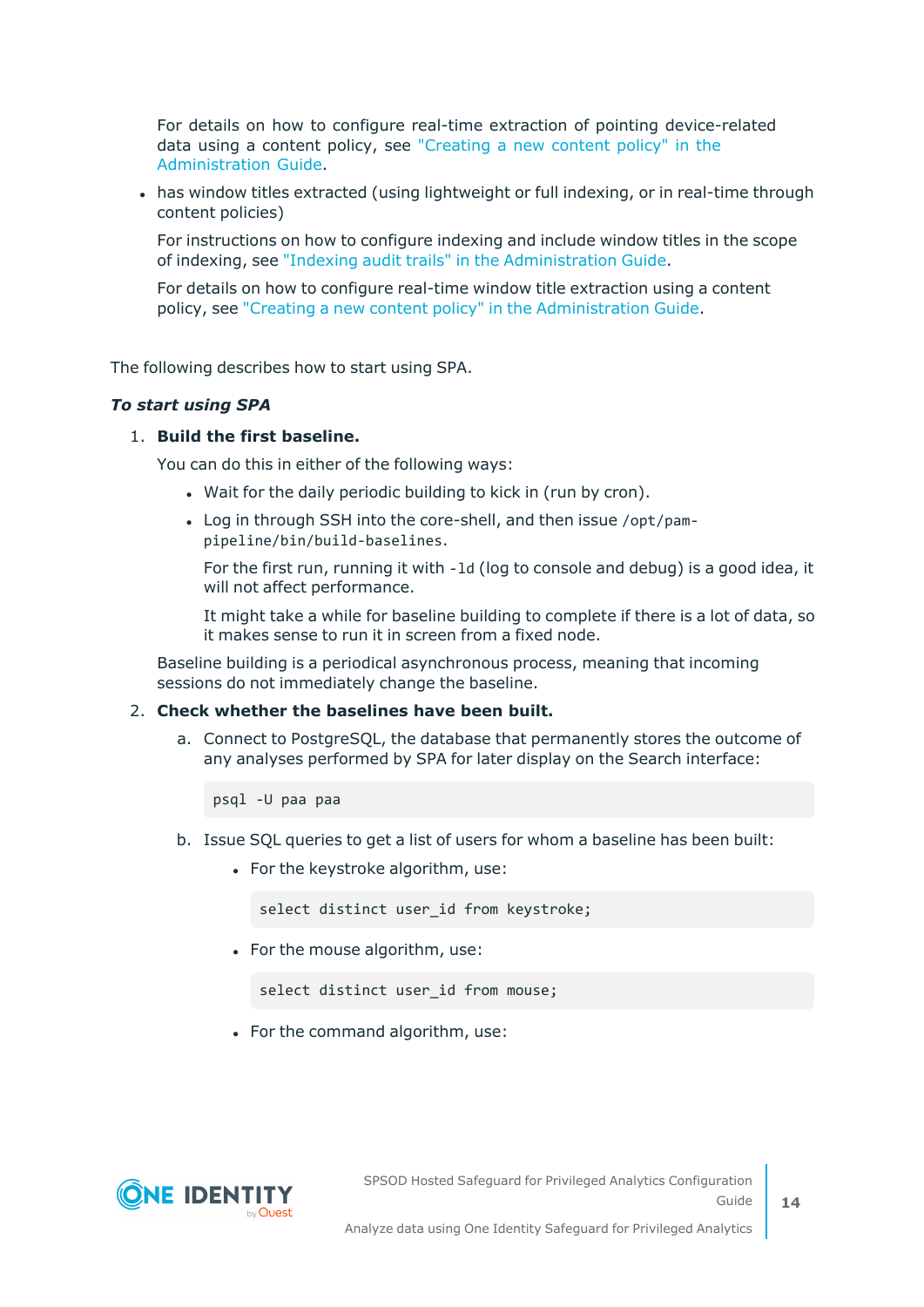select distinct user id from command:

• For the login time algorithm, use:

select distinct user id from logintime;

• For the host login algorithm, use:

select distinct user id from hostlogin;

 $\bullet$  For the fis algorithm, use:

select distinct user id from fis;

• For the window title algorithm, use:

select distinct user id from windowtitle;

• For the clockmaster algorithm, use:

select distinct user id from clockmaster;

To generate scores after a successful baseline build, restart the pipeline by entering the following command: systemctl restart pam-pipeline.

#### 3. **Start getting scores.**

Scoring happens in real-time, meaning that as soon as new data (even data from an ongoing session) is available, SPA immediately scores it.

TIP: When data is not immediately available to you and you are unable to wait until sufficient amount of data comes in from production traffic, you can resort to manually reindexing historical sessions. For details, see "Reindex [historical](https://support.oneidentity.com/technical-documents/safeguard-for-privileged-sessions/6.13.1/safeguard-for-privileged-analytics-configuration-guide/) sessions" in the Safeguard for Privileged Analytics [Configuration](https://support.oneidentity.com/technical-documents/safeguard-for-privileged-sessions/6.13.1/safeguard-for-privileged-analytics-configuration-guide/) Guide.

Scores represent an aggregated amount. Session data is scored by multiple algorithms independent from each other. Scores given by individual algorithms are aggregated to create a single score.

### 4. **Search for sessions with high scores.**

a. Go to **Search**.

Sessions are displayed sorted by date. For ongoing sessions, the Search interface is updated in real-time to always show the most up-to-date information.

b. In the **Search query** field, type analytics.score.aggregated: [80 TO 100], and click **Search**.

A score between 80 and 100 indicates unusual user behavior.

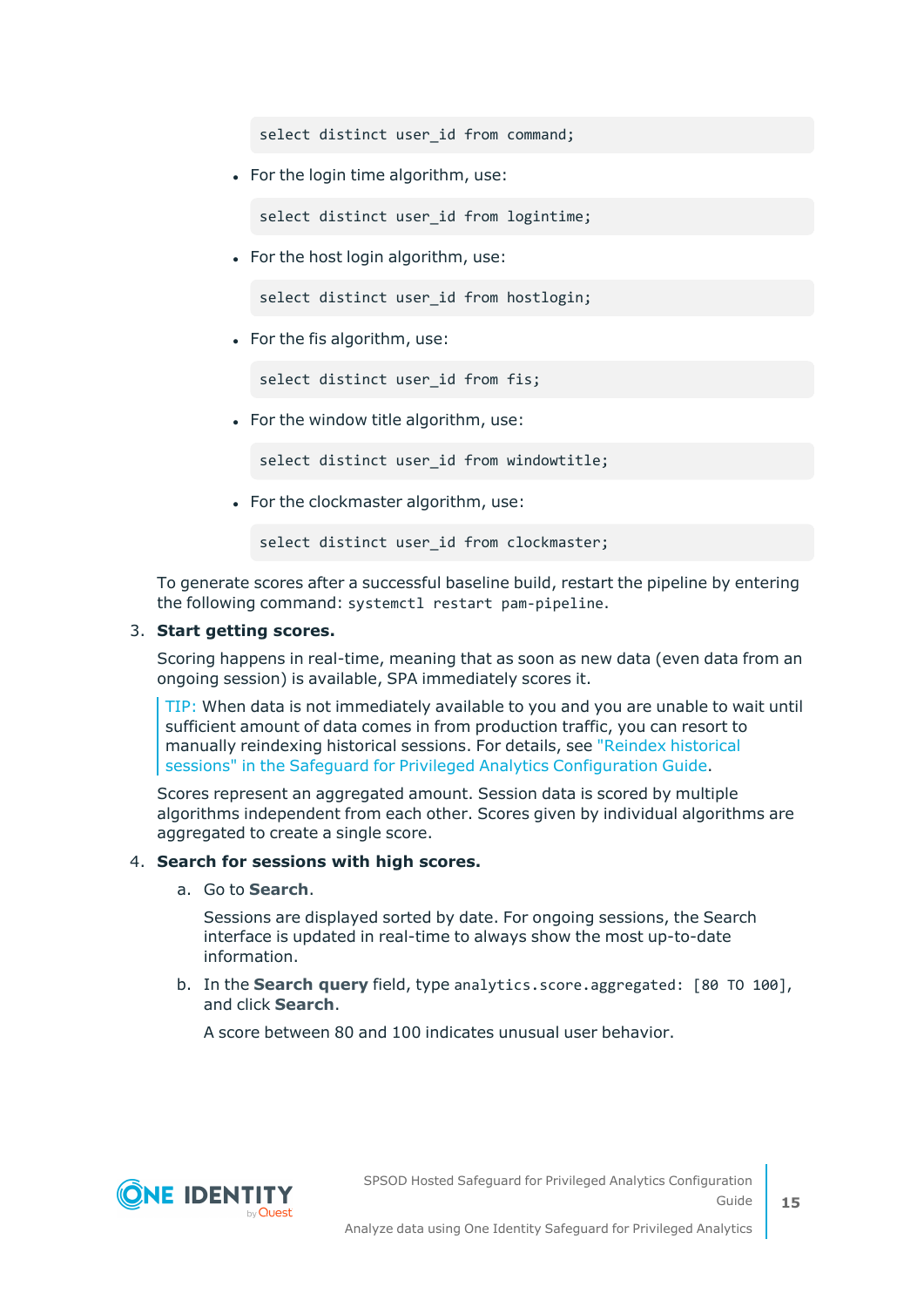### **Figure 4: Searching for sessions with unusual user behavior using a search query**

| Sessions                                | $\boxed{\underline{\mathbb{N}}}$ Create report | ⊞∨ | start date<br>Pick a date | end date<br>Pick a date | Search         |
|-----------------------------------------|------------------------------------------------|----|---------------------------|-------------------------|----------------|
| Search query                            |                                                |    |                           |                         |                |
| analytics.score.aggregated: [80 TO 100] |                                                |    |                           |                         | <b>Filters</b> |

Results that show sessions with high scores are displayed.

#### **Figure 5: Sessions with high scores — table view**

|                   | <b>Sessions</b>                      |                                         |               | $\boxed{\underline{\sim}}$ Create report |                                 | start date<br>□∨ | Pick a date             |                 | end date   | Pick a date                             | Search         |     |
|-------------------|--------------------------------------|-----------------------------------------|---------------|------------------------------------------|---------------------------------|------------------|-------------------------|-----------------|------------|-----------------------------------------|----------------|-----|
| Search query<br>Q |                                      | analytics.score.aggregated: [80 TO 100] |               |                                          |                                 |                  |                         |                 |            | $\times$                                | <b>Filters</b> |     |
| Sort by           | Most recent $\vert \mathbf{v} \vert$ |                                         |               |                                          |                                 |                  | €<br>ш.                 | 1 session found |            | Export CSV                              | Ξ.<br>田丰       |     |
|                   | score start date                     | end date                                | duration user |                                          | server user                     |                  | client name server name |                 |            | server port protocol interesting events | verdict        |     |
| 81                | 2019-09-05 08:33:52                  | 2019-09-05 08:47:25                     | 00:13:33      |                                          | darth sidious emperor palpatine | 10.10.0.40       | 10.110.100.31           | 2275            | <b>SSH</b> | oreder66                                | <b>ACCEPT</b>  | 000 |

### **Figure 6: Sessions with high scores — card view**

| <b>Sessions</b>                                                                            | Meate report | □∨         | start date<br>Pick a date              | end date<br>Pick a date                         | Search             |
|--------------------------------------------------------------------------------------------|--------------|------------|----------------------------------------|-------------------------------------------------|--------------------|
| Search query<br>Q<br>analytics.score.aggregated: [80 TO 100]                               |              |            |                                        | $\times$                                        | <b>Filters</b>     |
| Sort by<br>Most recent $\vert \vee$                                                        |              |            | ト け                                    | 1 session found                                 | Export CSV …   三田丰 |
| darth_sidious requested emperor_palp for 10.110.100.31<br>SSH from $10.10.0.40$ > Accepted |              | '19 Sep 05 | $($ 08:33 - 08:47<br>$\blacksquare$ 81 | <b>Unusual behaviour</b><br>Analytics score: 81 | $\cdots$           |

For detailed instructions on how to search effectively and replay audit trails that contain interesting events, see "Using the Search [interface"](https://support.oneidentity.com/technical-documents/safeguard-for-privileged-sessions/6.13.1/administration-guide/) in the [Administration](https://support.oneidentity.com/technical-documents/safeguard-for-privileged-sessions/6.13.1/administration-guide/) Guide.

### 5. **Alternatively, search for scripted sessions.**

In the **Search query** field, type analytics.scripted:true, and click **Search**.

### 6. **View the details of a session.**

To view details of a session, click ...

### 7. **View session analytics.**

Click the **Analytics** tab.

The top of the page displays a summary of key insights about the session, such as:

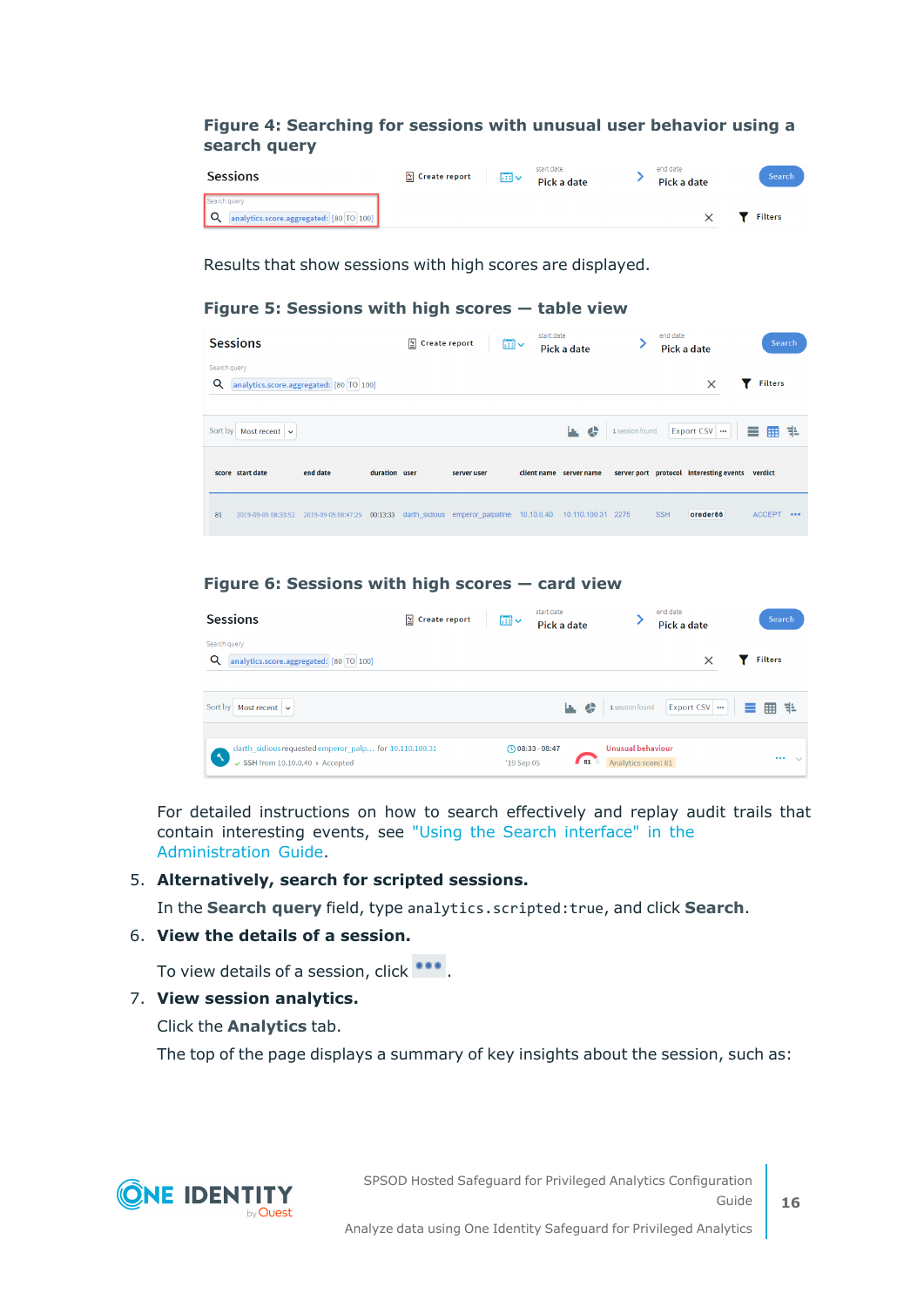- The aggregated score (indicated by a gauge). The following color codes are used:
	- Scores between 80-100 indicate unusual behavior, their color code is red.
	- Scores between 70-79 indicate behavior that might require further analysis and attention, their color code is amber.
	- Scores between 0-69 indicate normal behavior, their color code is gray.
- A one-sentence summary of each algorithm's verdict about the session and user behavior.

The **Anomalies found** and **Normal behavior** sections of the page display detailed analyses provided by each of the configured algorithms. This includes short information on how a particular algorithm works and how to read the visualized insight, as well as scores given by the individual algorithms.

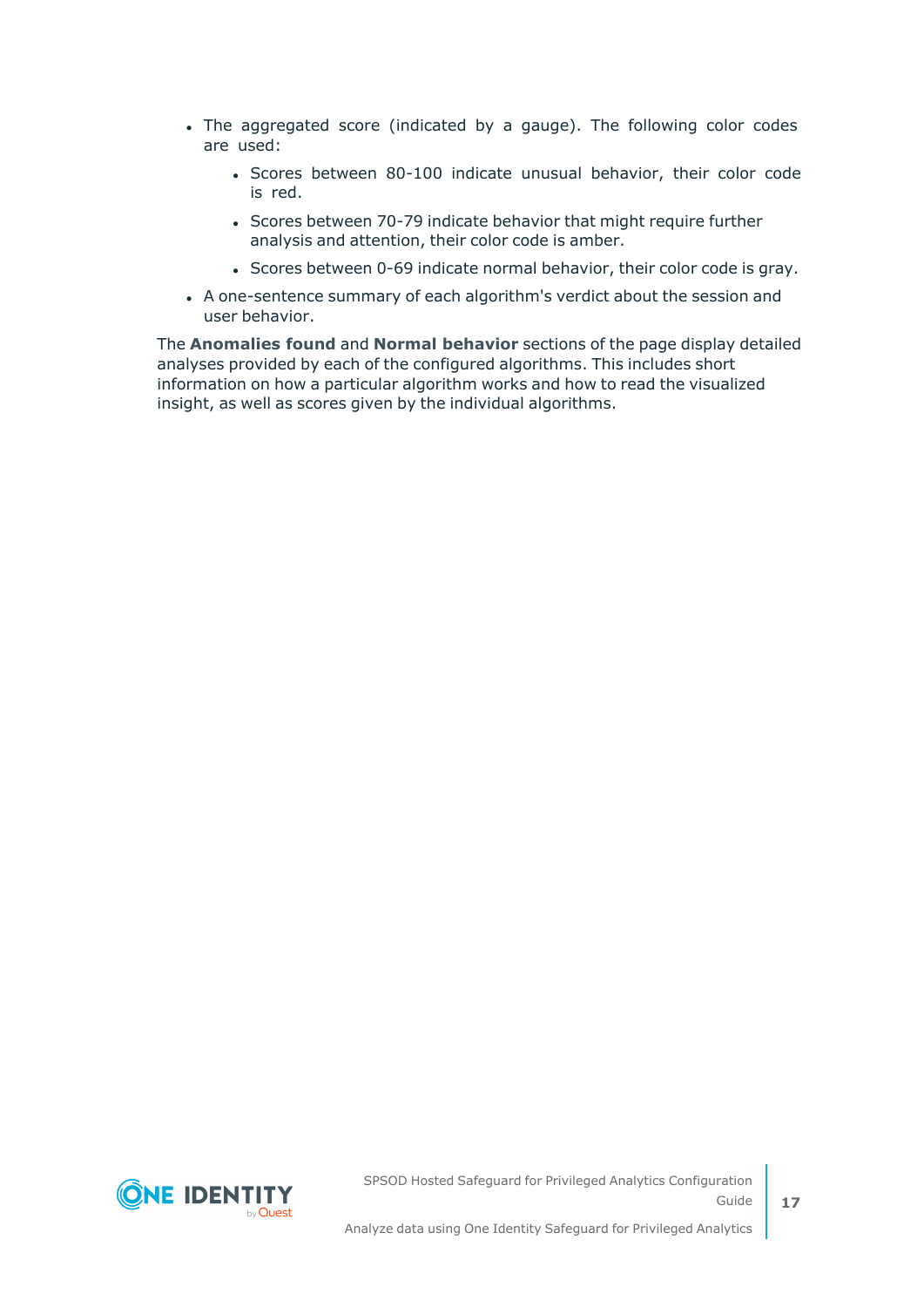| session info<br>gyp@10.170.29.230 indexed                                             |                |                                                                               |        | Unlock events | Play video                  | Delete video                                                                                                | Automatic<br>refresh on | Download audi<br>trail |
|---------------------------------------------------------------------------------------|----------------|-------------------------------------------------------------------------------|--------|---------------|-----------------------------|-------------------------------------------------------------------------------------------------------------|-------------------------|------------------------|
| Overview                                                                              | <b>Details</b> | Events                                                                        | Alerts |               | Contents                    |                                                                                                             | Analytics               |                        |
| <b>III</b> Analytics summary                                                          |                |                                                                               |        |               |                             |                                                                                                             |                         |                        |
| 92<br>unusual<br>normal                                                               |                | Login time is unusual for gyp<br>Keyboard typing patterns are unusual for gyp |        |               |                             | gyp executed unusual commands<br>This session fits into the common patterns of gyp                          |                         |                        |
| Anomalies found                                                                       |                |                                                                               |        |               |                             |                                                                                                             |                         |                        |
| <b>⊡ Commands</b>                                                                     |                |                                                                               |        |               |                             |                                                                                                             |                         | 71                     |
| unusual commands in session<br>$\vert$ 3<br>$vi$ 1<br>ip<br>usual commands in session |                |                                                                               |        |               | they executed.              | PAA compiles a commands profile for<br>the user based on the commands that                                  |                         |                        |
| no usual commands found                                                               |                |                                                                               |        |               |                             | Commands shown in green are the<br>commands executed in this session that<br>are considered usual. Commands |                         |                        |
|                                                                                       |                |                                                                               |        |               |                             | shown in red indicate commands that<br>were rarely or never executed before                                 |                         |                        |
|                                                                                       |                |                                                                               |        |               | and are considered unusual. | Numbers indicate the number of times<br>a specific command was executed.                                    |                         |                        |
| <b>Expedience</b> Keystrokes                                                          |                |                                                                               |        |               |                             |                                                                                                             |                         | QQ                     |
| Unusual typing patterns detected.                                                     |                |                                                                               |        |               |                             | PAA compiles a biometric profile for<br>each user based on the way they type.                               |                         |                        |
|                                                                                       |                |                                                                               |        | of gyp.       |                             | The typing patterns in this session are<br>unusual compared to the typing profile                           |                         |                        |

### **Figure 7: Search — Viewing details on the Analytics tab: Anomalies found**

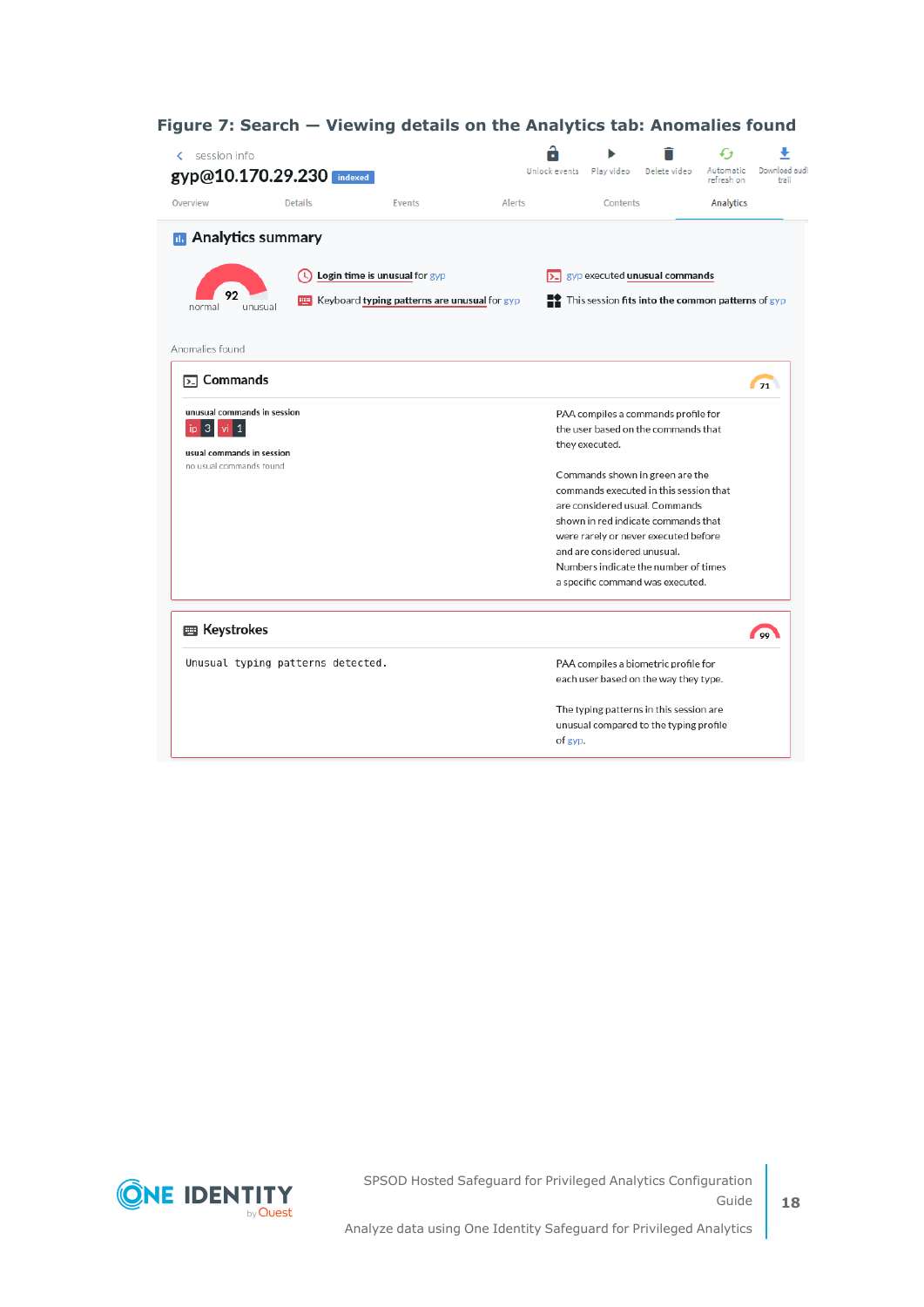

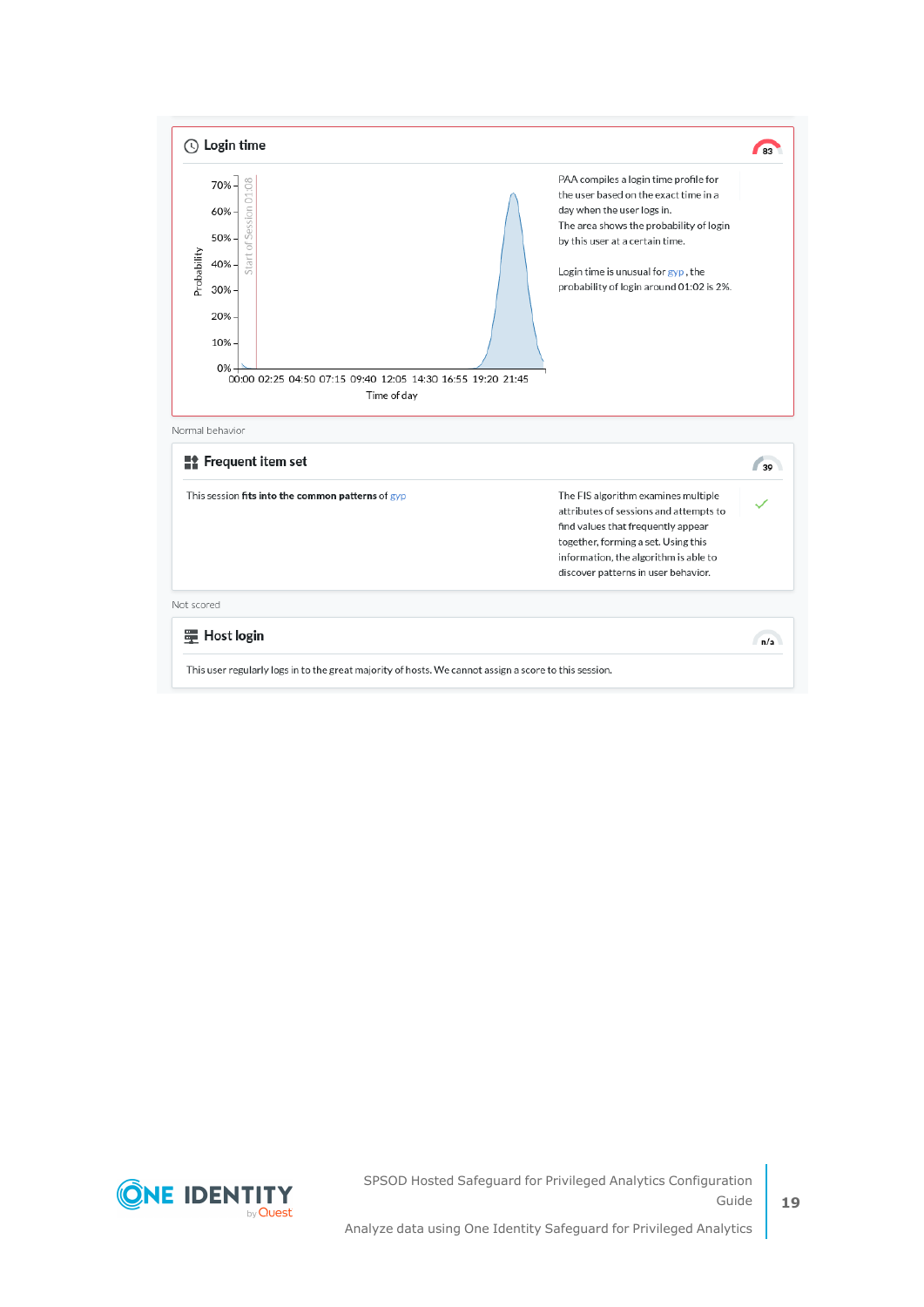| session info                                                                                                                                                                                                                                              |                                                                                                  |               |
|-----------------------------------------------------------------------------------------------------------------------------------------------------------------------------------------------------------------------------------------------------------|--------------------------------------------------------------------------------------------------|---------------|
| Administrator@10.170.255.203                                                                                                                                                                                                                              | stari<br>refresh<br>generation<br>enabled                                                        | download trai |
| analytics<br>details events contents<br>overview<br><b>III</b> Analytics summary<br>Login to 10.170.255.203 is normal for Administrator<br>12<br><b>Fig. Usual window titles in this session for Administrator</b><br>unusual<br>norma<br>Normal behavior |                                                                                                  |               |
| <b>A</b> Window Title                                                                                                                                                                                                                                     |                                                                                                  | 16            |
| Normal window titles in this session<br>windows internet explorer 3%                                                                                                                                                                                      | PAA compiles a window title<br>profile for the user based on<br>the window titles it sees on the |               |
| internet explorer enhanced security configuration not enabled windows internet explorer<br>3%<br>control panel <1% prompt <1%<br>network <1%                                                                                                              | screen.                                                                                          |               |

**Figure 8: Search — Viewing details on the Analytics tab: Normal behavior**

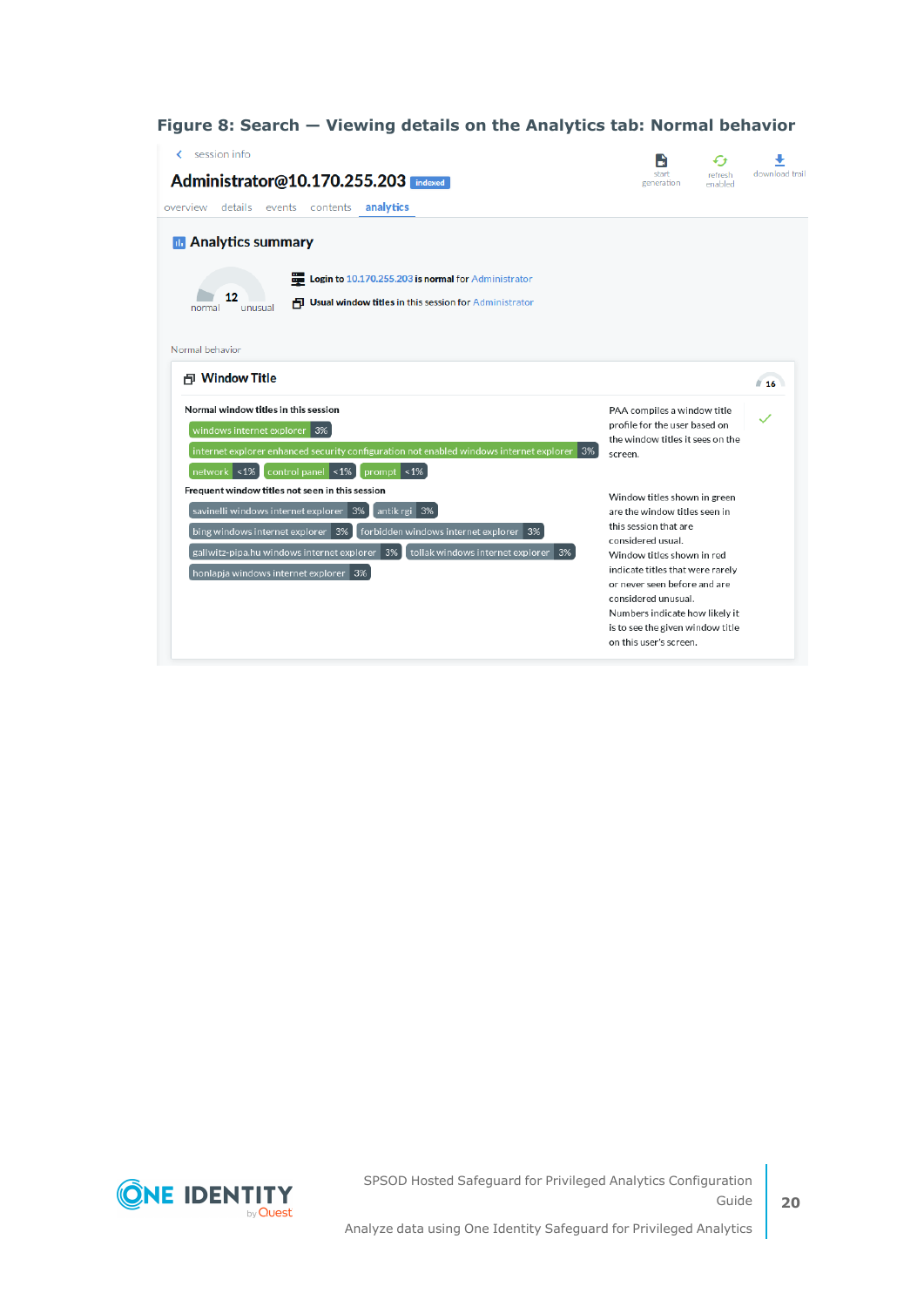| current session<br>probability<br>server                                                              | The host login algorithm analyzes how<br>likely it is for a user to log in to a given                                                                                     |
|-------------------------------------------------------------------------------------------------------|---------------------------------------------------------------------------------------------------------------------------------------------------------------------------|
| 100%<br>10.170.255.203                                                                                | host.                                                                                                                                                                     |
| top 10 servers most probably used by Administrator<br>probability<br>server<br>100%<br>10.170.255.203 | Peer groups are taken into consideration:<br>when users log in to hosts that are unusual<br>for them but frequently used by their<br>peers, such sessions are scored low. |
| Not scored                                                                                            |                                                                                                                                                                           |
| $\sqrt{2}$ Commands                                                                                   | n/a                                                                                                                                                                       |
| baseline not found for Administrator                                                                  |                                                                                                                                                                           |
| <b>Expedience</b> Keystrokes                                                                          | n/a<br>7                                                                                                                                                                  |
| baseline not found for Administrator                                                                  |                                                                                                                                                                           |
| $\circled{}$ Login time                                                                               | n/a                                                                                                                                                                       |
| baseline not found for Administrator                                                                  |                                                                                                                                                                           |
| Frequent item set                                                                                     | n/a                                                                                                                                                                       |
| baseline not found for Administrator                                                                  |                                                                                                                                                                           |

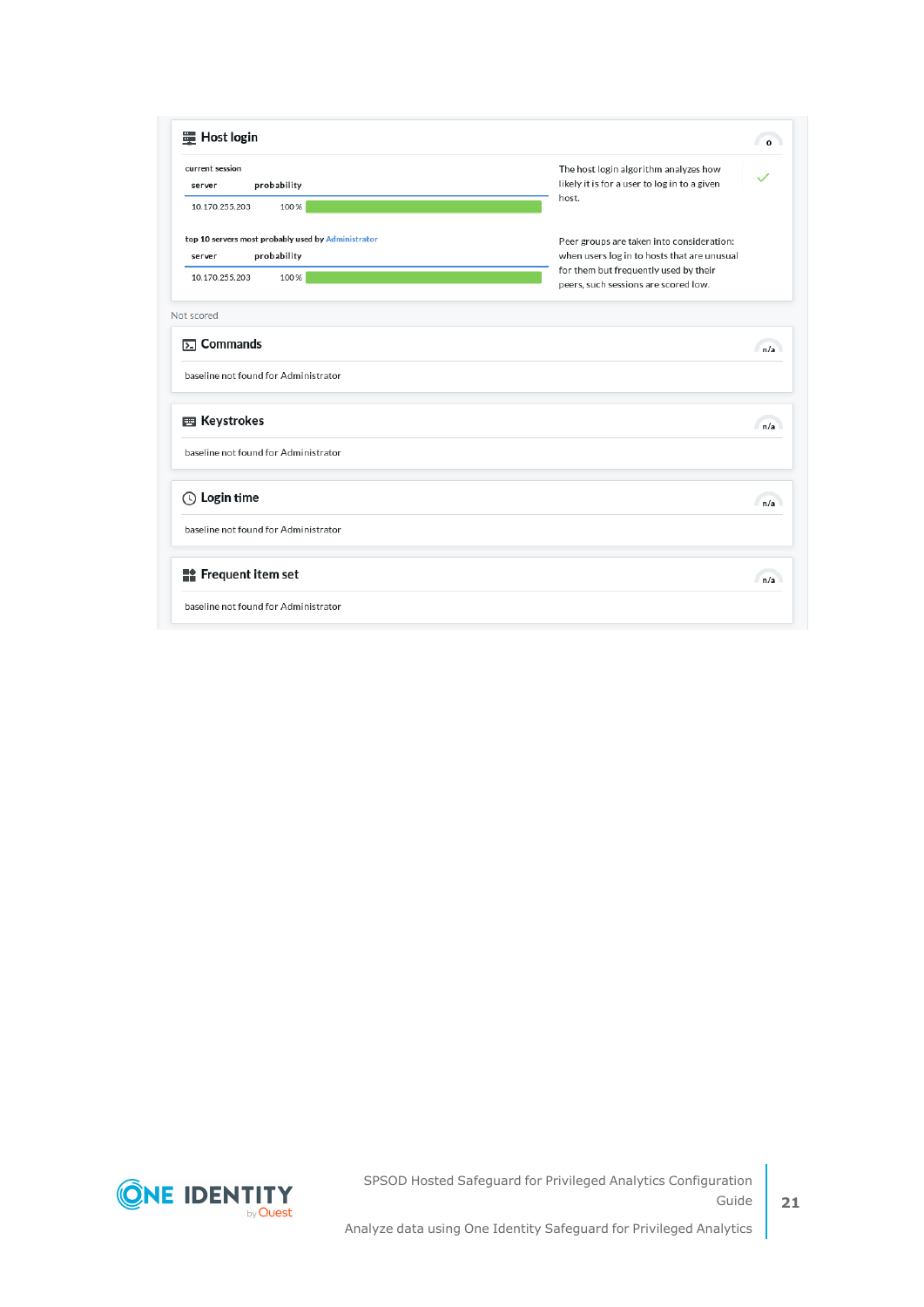# **Reindex historical sessions**

<span id="page-21-0"></span>When data is not immediately available to you and you are unable to wait until sufficient amount of data comes in from production traffic, you can resort to manual reindexing. For more information, contact our [Professional](https://support.oneidentity.com/professional-services-product-select) Services Team.

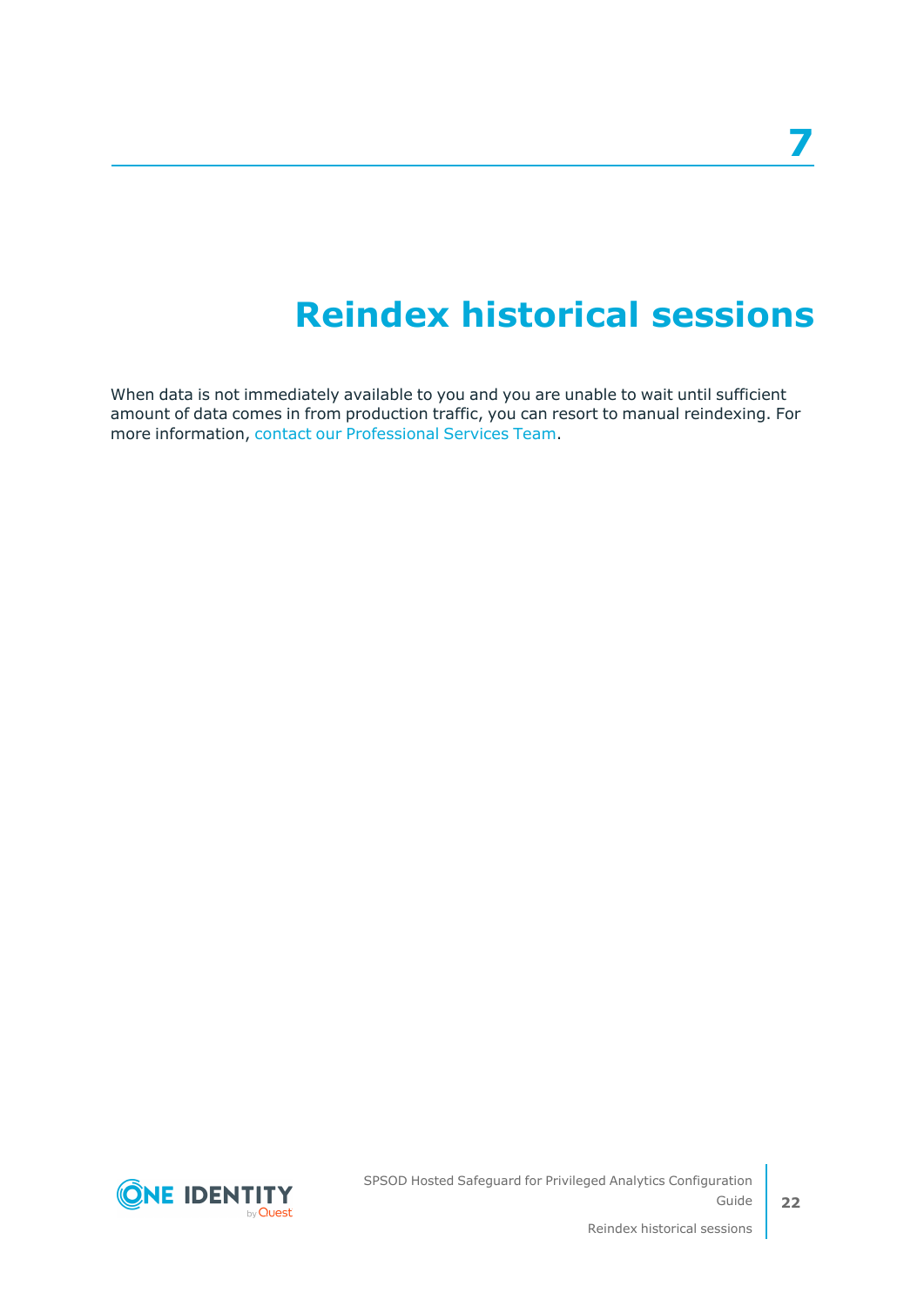<span id="page-22-0"></span>One Identity solutions eliminate the complexities and time-consuming processes often required to govern identities, manage privileged accounts and control access. Our solutions enhance business agility while addressing your IAM challenges with on-premises, cloud and hybrid environments.

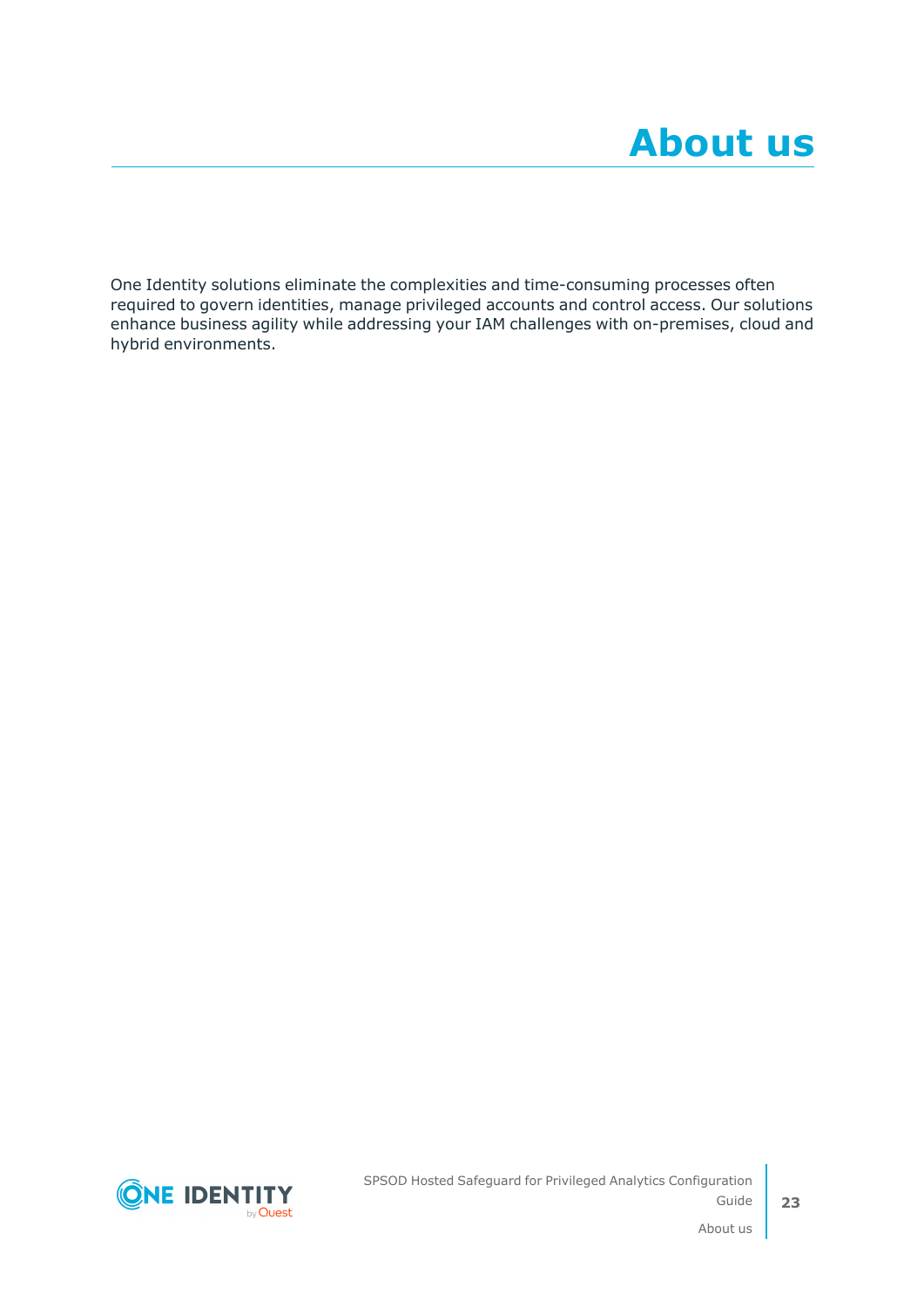# **Contacting us**

<span id="page-23-0"></span>For sales and other inquiries, such as licensing, support, and renewals, visit [https://www.oneidentity.com/company/contact-us.aspx.](https://www.oneidentity.com/company/contact-us.aspx)

**ONE IDENTITY** by **Quest**